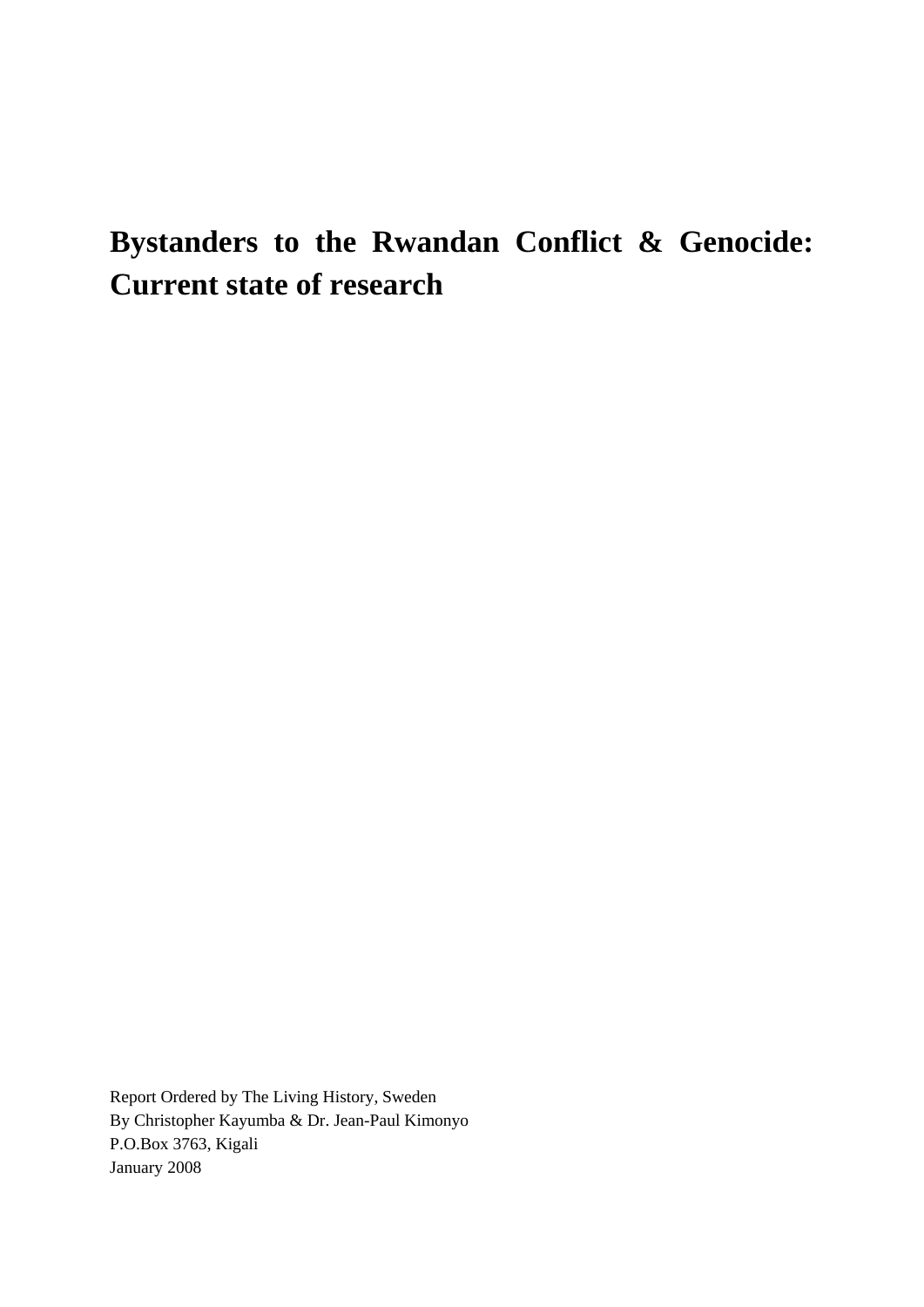# **I. Introduction**

This paper is a desk-based inventory of the current state of research on the bystanders to the Rwandan genocide; and the researchers that have written on the topic so far-if any. It answers the questions: what kind of research exists on bystander perspective in the Rwanda conflict and who are the researchers that have written on the topic? How do these researchers define the concept of bystander and is it related to concept of victim and perpetrator? Who are the bystanders and do the researchers explain their actions and inactions? Are individuals, organizations, institutions and states discussed as bystanders? Alternatively, is the bystander perspective relevant at all while discussing the Rwanda conflict of the 1990s? Is it possible to initiate new fields of research about the bystander perspective in the Rwanda conflict?

In order to find answers to these varied and crucial questions to the Rwandan horrors of the 1990s, the paper is divided into three parts. Part one locates the country defined as Rwanda, summarizes the conflict history, including the genocide and its causes. Part two defines bystander as a concept and how it relates to the Rwandan conflict/genocide thus far. Part three, finally, discusses research and researchers who may have investigated the Rwandan conflict from the bystander perspective, whether or not individuals, institutions, organizations and states are discussed as bystanders; or whether or not this concept is relevant at all in comprehending the Rwandan conflict and genocide.

#### **2. Part I: Rwanda**

# 2.1 Country Background

Rwanda is a small, landlocked country located in the Great Lakes region of Central Africa. With slightly more than nine million inhabitants living in a territory of 26,000 square kilometers (about 435 people per square kilometer of arable land), overpopulation is a serious problem. Sixty percent of Rwanda's population lives below the national poverty line of one dollar a day.

The Rwandan population is composed of three groups: Hutu, Tutsi and Twa. These groups share the same culture, language, way of worship and live side-by-side throughout the country. Because they are distinguished more by politics than by culture, it is more accurate to refer to them as political identity groups than as ethnic groups (Mamdani, 2001, Kimonyo, Twagiramungu and Kayumba, 2004). Historically, each identity group has had a different socio-economic specialization. In general, Hutu were agriculturists, Tutsi were cattle keepers, and Twa were hunter-gatherers. As the current government is committed to the nonpoliticization of ethnic differences, no reliable statistics exist on the size of these three groups. But before the 1994 genocide, official statistics reported that Hutu made up 85% of the population, Tutsi 10%, and Twa 5%. Finally, Rwanda has three official languages: Kinyarwanda, French, and English.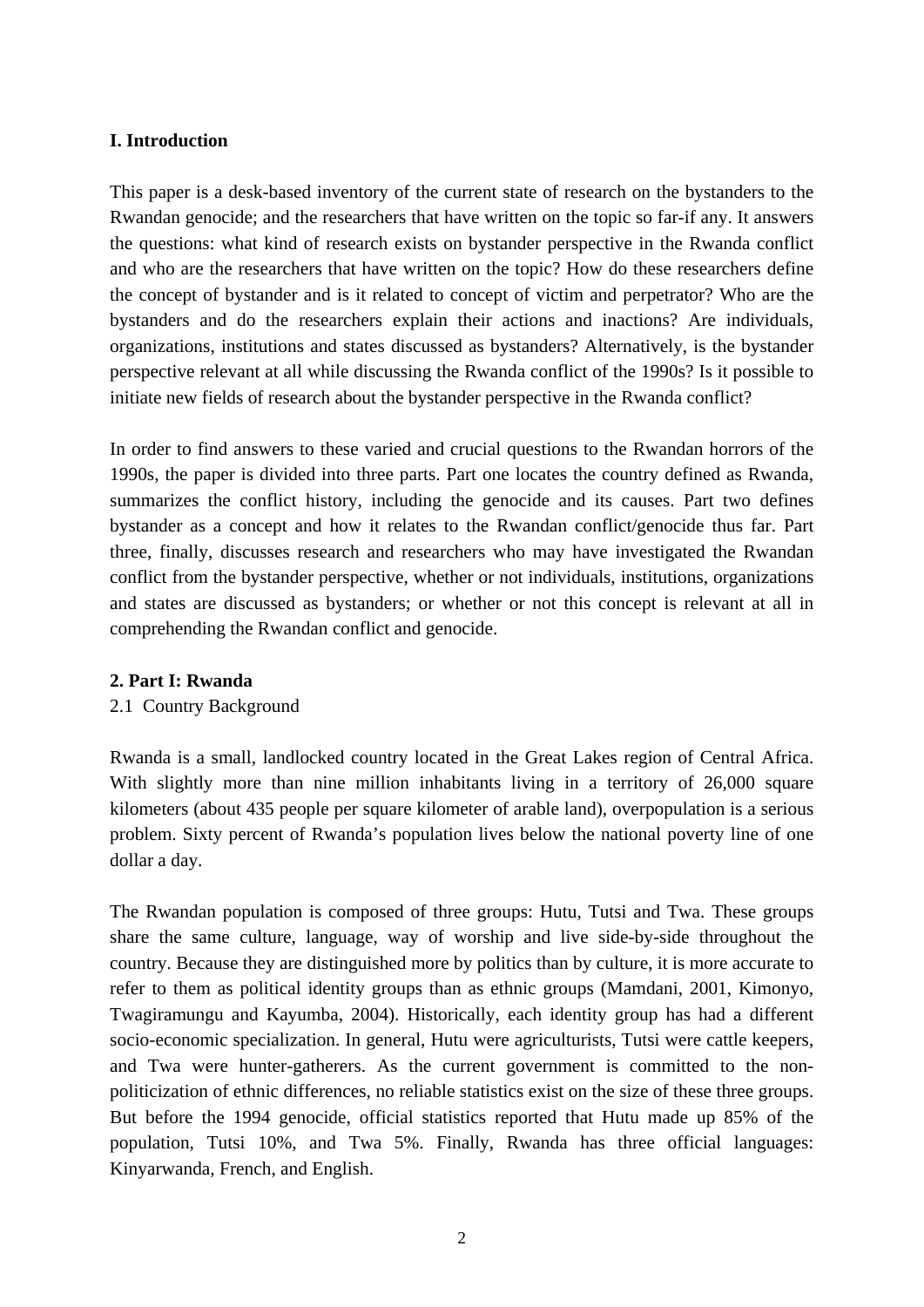# 2.2 Conflict History

Rwanda became independent in 1962. The dominant political party, the Democratic Republican Movement-Parmehutu (MDR-Parmehutu), was the main indigenous force behind the 1959 Revolution. Led by President Grégoire Kayibanda, it suppressed all opposition, and become a *de facto* State party in 1963. These events led to state engineered massacres of Tutsis and their mass exodus to neighbouring countries.

With the incursion of armed groups of exiled Tutsi from neighboring countries, the MDR-Parmehutu regime committed large-scale massacres against the Tutsi, particularly in December 1963 and January 1964 in the Gikongoro prefecture. More than 10,000 people were killed including women and children. During the same period, collaborationist Tutsi opposition members were executed. To legitimize its hold on power, the MDR-Parmehutu developed a powerful ideological discourse portraying the Tutsi as a foreign minority that had colonized the indigenous Hutu majority centuries earlier. It articulated a view that equated the triumph of the majority Hutu over the ruling Tutsi minority as a victory for democracy. By doing so, MDR-Parmehutu inducted a notion of democracy that equated political majority with ethnic majority. This was the beginning of a pattern in which the state promoted the ideology of "democratic" domination of the ethnic majority over the minority and operationalized this domination through the use of mass violence and civic exclusion.

After having excluded virtually all Tutsi from the political and civic spheres, MDR-Parmehutu also excluded increasing numbers of the Hutu elite based on regional differences. Power and privilege were concentrated in the hands of politicians from the prefecture of Gitarama. By the early 1970s, however, President Kayibanda and his party found themselves politically isolated. They tried to regain the initiative by fomenting renewed violence against the Tutsi. A group of senior officers from northern Rwanda, led by the Minister of Defense, Major-General Juvénal Habyarimana, took advantage of the disorder and organized a successful coup against President Kayibanda in July 1973. General Habyarimana became president.

President Habyarimana promised to remedy the ethnic and regional sectarianism of the former regime. But instead he reinforced the system of allocating employment and education along ethnic and regional lines, and the Tutsi were turned into second-class citizens. The Habyarimana regime also continued the MDR-Parmehutu policy of preventing the return of Tutsi refugees. In this process, Hutu from the central and southern regions were also marginalized. Just as Kayibanda had done, the Habyarimana regime began to exclude important sections of the Hutu elite. Power, privilege, and wealth were conferred on those from the president's home area in the prefecture of Gisenyi in northwest Rwanda.

At the end of the 1980s, coffee prices declined and Rwanda was struck by severe economic crisis. Poverty was so extreme that Rwanda ranked second-to-last for developing countries.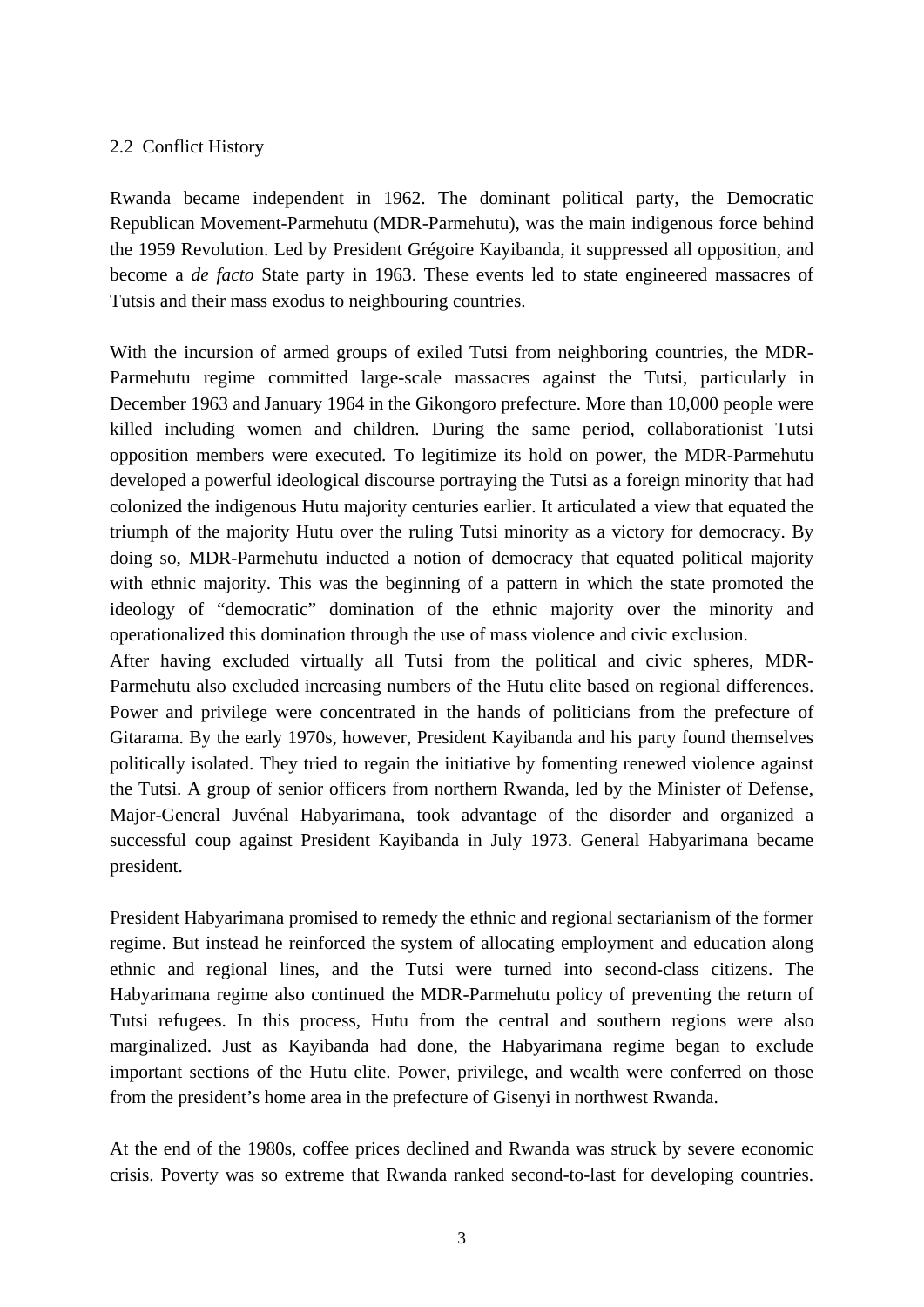During this time, the second generation of Tutsi refugees born in exile found themselves in a dire situation. In June 1986, the Rwandan government declared the country "full" and claimed there was no room for the return of refugees. Meanwhile, Rwandan refugees had been forcibly expelled from Uganda in 1982 by the Obote regime. They languished for many months in the no-man's land between the two countries. Many young Rwandan refugees enlisted in Yoweri Museveni's guerrilla force in order to defend themselves. Subjected to discrimination by both Rwanda and Uganda, these refugees nourished a dream of returning to a country of their own.

After Museveni took power in Uganda in 1986, Rwandans who served in his army soon realized that they would not be given full participation in Ugandan life as they had been promised. They began to organize politically and militarily as the Rwandan Patriotic Front (RPF) with the goal of returning to Rwanda by force. Together with Rwandan refugees from neighboring countries, they formulated political demands for the end of discriminatory policies, the establishment of the rule of law, and the right of return. Inside Rwanda, dissatisfaction with the regime was running deep both among the marginalized elite and the ordinary people. The moment seemed ripe for change.

On October 1, 1990, the RPF attacked Rwanda from Uganda. Simultaneously, a wave of political liberalization was sweeping across Africa in the aftermath of the end of the Cold War. Western countries that had unconditionally supported the Habyarimana regime particularly France—began to pressure him to open up the political arena. The month after the invasion, thirty-three Rwandan intellectuals wrote an open letter to the president demanding political pluralism. The Habyarimana regime capitulated and authorized opposition parties.

Over the following years, a three-player game unfolded between the RPF, the internal Maynly Hutu political opposition, and the Habyarimana regime. The RPF and the internal political opposition (including the MDR) allied tactically against the Habyarimana regime and succeeded in pressuring President Habyarimana (and his National Revolutionary Movement for Development-MRND party) to begin peace negotiations and to allow opposition parties participation in government. A cease-fire agreement was reached in March 1991, and negotiations began in Arusha, Tanzania. But even as the MRND negotiated with the RPF and opposition parties on the Arusha Accords, it was also attempting to derail the process through violence. The regime instigated massacres of Tutsi people and political violence against opposition parties, who were branded as traitors to the Hutu cause. The strategy was to convince Rwandan and foreign opinion of the ethnic rather than political nature of the conflict. The regime masterminded several massacres of Tutsi including children and women both in the vicinity of the battlefield and in distant places. Different human rights organisations local and international investigated these killings between 1990 and 1993. The following table synthesises their findings.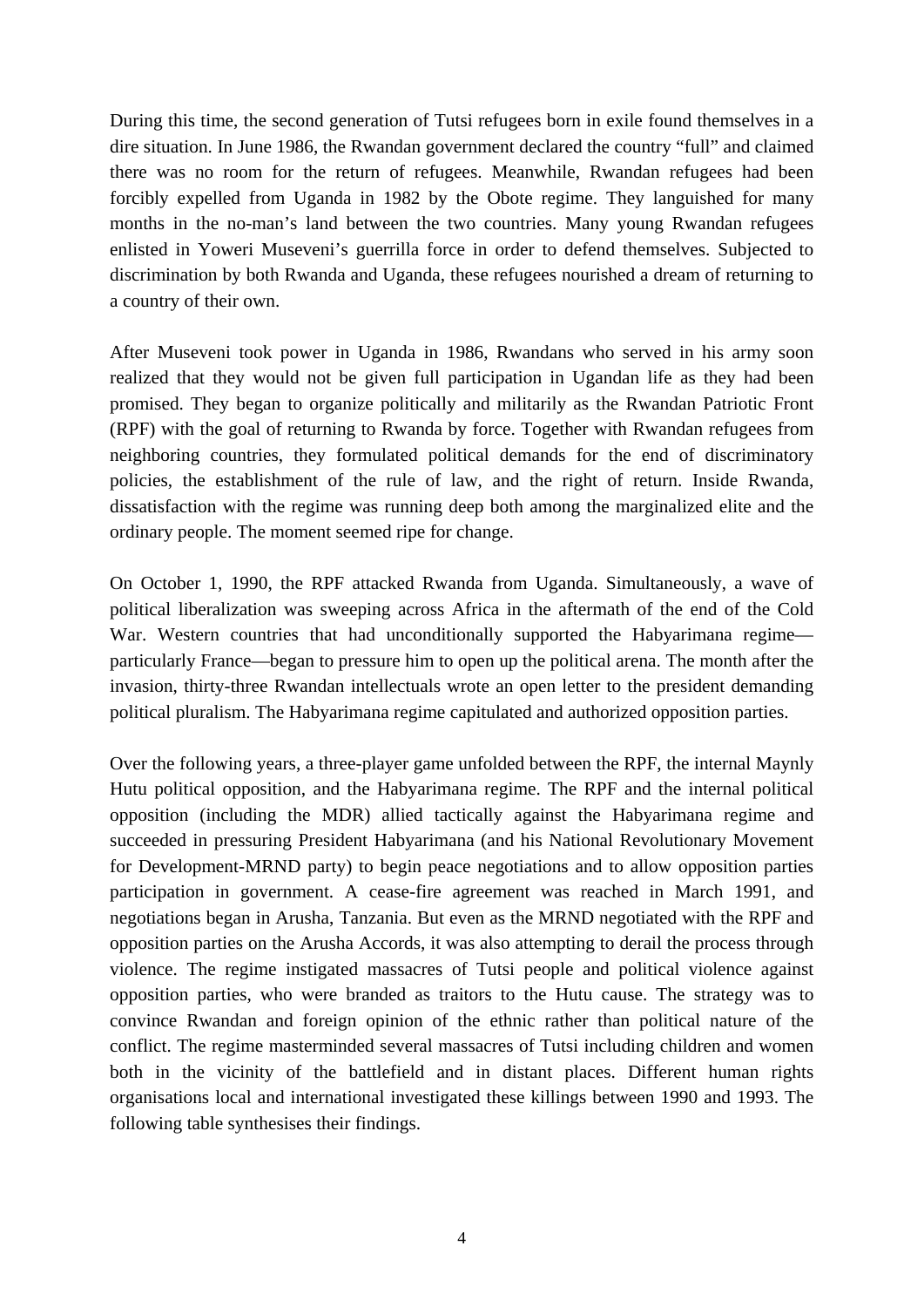# TABLE 1: HUMAN RIGHTS ABUSES/CRIMES COMMITTED IN RWANDA BETWEEN OCTOBER 1990 AND JANUARY 1994 ACCORING TO DIFFERENT SOURCES

| <b>Events</b>                                                             | <b>Details of the killings</b>                                                                                | <b>Dates</b>             | <b>Locations</b>                            | <b>Presumed</b><br>responsibles   | <b>Sources</b>                                                          |  |
|---------------------------------------------------------------------------|---------------------------------------------------------------------------------------------------------------|--------------------------|---------------------------------------------|-----------------------------------|-------------------------------------------------------------------------|--|
|                                                                           | 300<br>Tutsi civilians,<br>and<br>women<br>men,<br>children                                                   | October 1990             | Mutara region                               | FAR, militias                     | Amnesty International<br>Report May<br>(A.I.)<br>1992                   |  |
| <b>Massacres in Mutara</b><br>and Byumba regions<br>(North-East) close to | civilians,<br>18<br>Tutsi<br>and<br>women<br>men,<br>children                                                 | 7 October 1990           | Byumba military camp                        | FAR                               | International<br>Commission<br>of<br>Enquiry <sup>1</sup> (I.C.E), p.57 |  |
| the battlefield                                                           | 150 RPF prisoners of<br>war                                                                                   | October-November<br>1990 | Ryabega Commune<br>(Byumba prefecture)      | FAR                               | I.C.E., $p.61$                                                          |  |
|                                                                           | Between 500 and 1000<br>Hima civilians, men,<br>and children<br>women<br>(Hima are a group<br>close to Tutsi) | 8 October 1990           | Mutara region<br>(Byumba prefecture)        | FAR                               | I.C.E., $p.62$                                                          |  |
| <b>Massacre of Bagogwe</b>                                                | 352<br>civilians,<br>345 Tutsi<br>including<br>and 7 Hutu                                                     | October 1990             | Kibirira<br>Commune<br>(Gisenyi prefecture) | authorities,<br>Local<br>militias | $\overline{\text{SRS}}$ NgororeroII <sup>2</sup>                        |  |

Rapport de la Commission internationale d'enquête sur les violations des droits de l'homme au Rwanda depuis le 1<sup>er</sup> octobre 1990, mars 1993, p. 57. (Report of the International Commission of Enquiry on Human Rights violation in Rwanda since October 1st 1990, Marsh 1993, p. 57.)

<sup>&</sup>lt;sup>2</sup> Rapport du service de renseignement de la sous-préfecture de Ngororero au chef du service central de renseignements Kigali, 4 février 1993. (Report of the Intelligent Service of the Sub-Prefecture of Ngororero (Gisenyi prefecture), February 4, 1993.)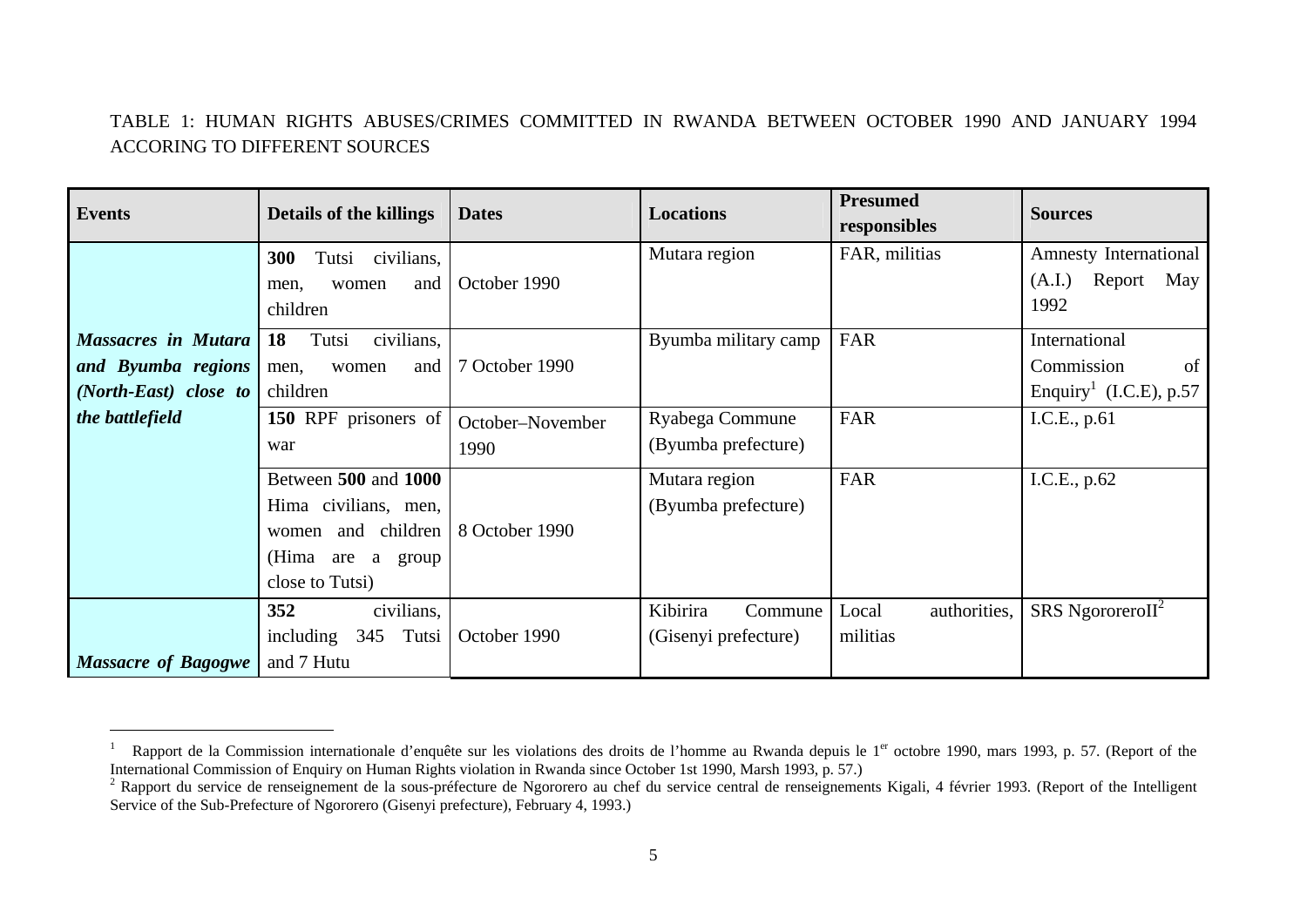| in October 1990 in                                 | <b>20</b><br>Tutsi<br>civilians,   |                       | Satinskyi Commune           | Local<br>authorities,     | SRS Ngororero II                              |  |
|----------------------------------------------------|------------------------------------|-----------------------|-----------------------------|---------------------------|-----------------------------------------------|--|
| communes of Gisenyi                                | and<br>men,<br>women               | October 1990          | (Gisenyi prefecture)        | militias                  |                                               |  |
| relatively<br>communes                             | children                           |                       |                             |                           |                                               |  |
| from<br>the<br>remote                              | <b>120</b><br>Tutsi<br>civilians,  |                       | Rubona<br>Sector,           | authorities and<br>Local  | I.C.E., p. 21                                 |  |
| battlefield                                        | and<br>men,<br>women               | October 1990          | Kibirira<br>Commune         | other<br>administrative   |                                               |  |
|                                                    | children                           |                       | (Gisenyi)                   | agents                    |                                               |  |
|                                                    | Tutsi<br>civilians,<br><b>160</b>  |                       | Sub-Prefecture<br>of        | FAR, local authorities,   | A I Doc. I                                    |  |
|                                                    | and<br>women<br>men,               | October 1990          | (Gisenyi<br>Ngororero       | militias                  |                                               |  |
|                                                    | children                           |                       | prefecture)                 |                           |                                               |  |
| <b>Massacre of Bagogwe</b>                         | Tutsi<br>civilians,<br>14          |                       | Kanama<br>Commune           | Security<br>forces<br>and | A I Doc I                                     |  |
| <b>January</b><br>$\boldsymbol{i}$ <i>n</i><br>and | and<br>men,<br>women               | 23 January 1991       | (Gisenyi)                   | militias                  |                                               |  |
| 1991<br>in<br><b>February</b>                      | $\overline{4}$<br>children<br>from |                       |                             |                           |                                               |  |
| <b>Gisenyi</b><br><b>Prefecture</b>                | families                           |                       |                             |                           |                                               |  |
| (Near)<br>$\boldsymbol{to}$<br>the                 | Between 500 and 1000               |                       | Kinigi Commune              | FAR,<br>Local             | I.<br>$\mathbf{A}$<br>letter<br>to            |  |
| battlefield)                                       | civilians,<br>Bagogwe              | 23 January – February | (Ruhengeri prefecture)      | militias<br>authorities,  | $N$ sanzimana <sup>3</sup>                    |  |
|                                                    | and<br>women<br>men,               | 1991                  |                             | and local population      |                                               |  |
|                                                    | children (Bagogwe are              |                       |                             |                           |                                               |  |
|                                                    | a subgroup of Tutsi)               |                       |                             |                           |                                               |  |
|                                                    | 2 Tutsi brothers and               | 2 February 1991 and   | office of<br>Communal       | FAR, local authorities    | $A$ I<br>letter<br>to<br>$\ddot{\phantom{a}}$ |  |
|                                                    | their uncles                       | 25 January 1991       | (Ruhengeri<br><b>Busogo</b> |                           | Nsanzimana                                    |  |
|                                                    |                                    |                       | prefecture)                 |                           |                                               |  |
|                                                    | 30<br>Tutsi<br>civilians,          | 23 January - February | Nkuli Commune               | Militias and guards of    | $I_{\star}$<br>$\mathbf{A}$<br>letter<br>to   |  |
|                                                    | and<br>men,<br>women               | 1991                  | (Ruhengeri prefecture)      | the Volcanoes Park        | Nsanzimana                                    |  |
|                                                    | children                           |                       |                             |                           |                                               |  |

<sup>&</sup>lt;sup>3</sup> Amnesty International, Letter to Sylvestre Nsanzimana, Minister of Justice, Kigali Republic of Rwanda. N/Réf. : AFR 47/92.05, 28 May 1991.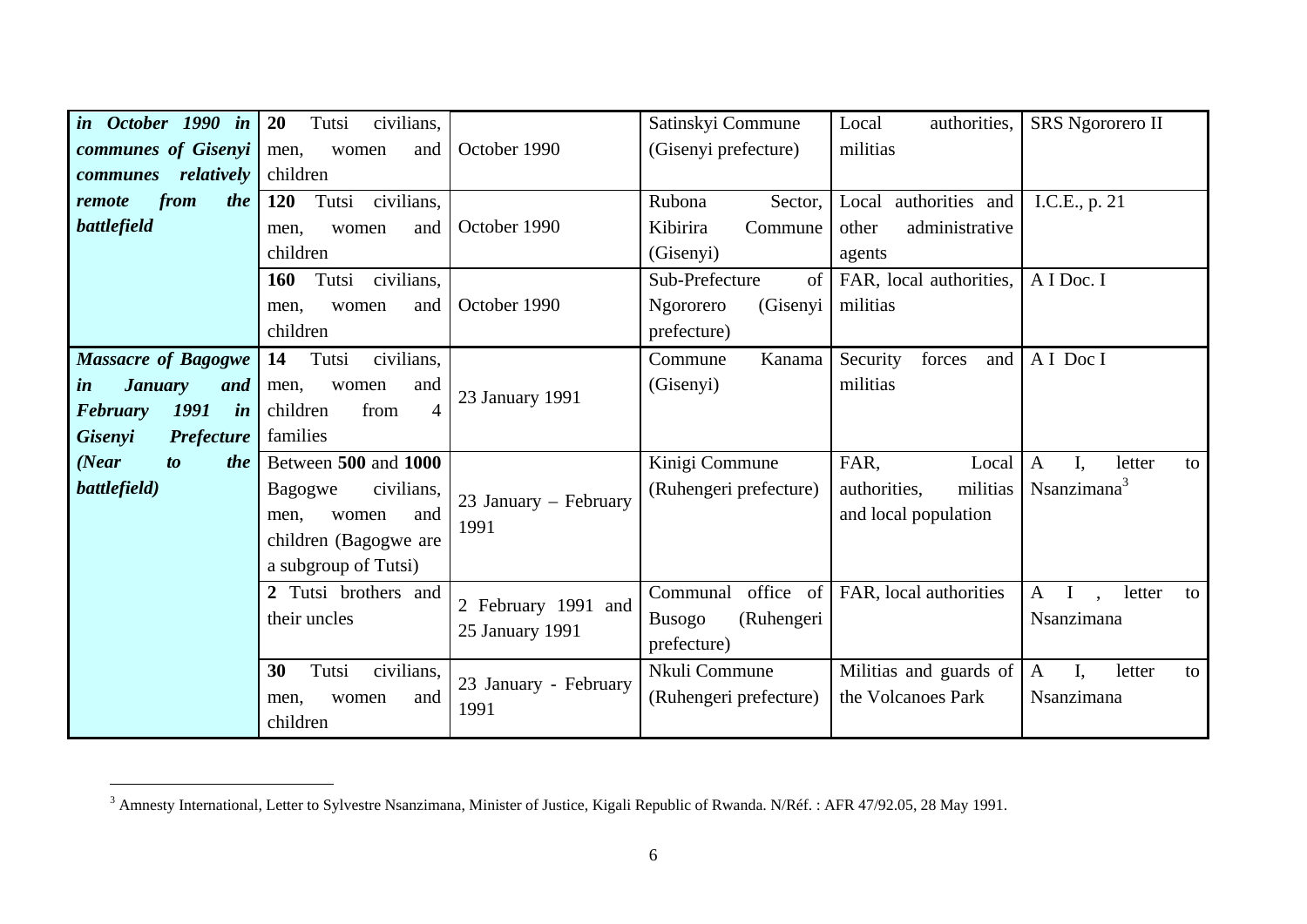|                              | civilians,<br>Tutsi<br>14      | 4 February 1991        | Kanama Commune         | FAR                   | letter<br>A<br>to                 |
|------------------------------|--------------------------------|------------------------|------------------------|-----------------------|-----------------------------------|
|                              | and<br>men,<br>women           |                        | (secteur Buzizi, cell  |                       | Nsanzimana                        |
|                              | children from a same           |                        | Kibuye)                |                       |                                   |
|                              | family                         |                        |                        |                       |                                   |
|                              | Tutsi civilians,<br><b>370</b> |                        | Kibirira Commune       | authorities,<br>Local | <b>IMBAGA</b><br>Journal          |
|                              | and<br>men,<br>women           | January – March 1991   | (Gisenyi prefecture)   | militias, FAR         | Newspaper                         |
|                              | children                       |                        |                        |                       |                                   |
|                              | 372<br>Bagogwe                 |                        | Prefectures of Gisenyi | Not identified        | Rwandan Ministry of               |
|                              | civilians, men, women          | January - July 1991    | and Ruhengeri          |                       | Interior (Document of             |
|                              | and children                   |                        |                        |                       | 6/07/1991                         |
| <b>Compilation</b><br>of     | 1481 civilians killed          |                        | Prefectures<br>of      | Not identified        | Rwandan Ministry of               |
| numbers of persons           |                                |                        | Kibungo,<br>Byumba,    |                       | Interior (Document of             |
| killed in the North-         |                                | January - June 1991    | Ruhengeri and Gisenyi  |                       | 17/07/1991)                       |
| <b>East in January.-June</b> |                                |                        |                        |                       |                                   |
| 1991                         |                                |                        |                        |                       |                                   |
|                              | 52<br>Tutsi<br>civilians,      | 17<br>Between 5<br>and | Kanzenze Commune       | Not identified        | Ministry of Interior <sup>4</sup> |
| Massacre in Bugesera         | and<br>men,<br>women           | March 1992             |                        |                       |                                   |
| region of March 1992         | children                       |                        |                        |                       |                                   |
| (Far away from the           | 64<br>Tutsi<br>civilians,      | and 17<br>Between 5    | Gashora Commune        | Not identified        | Idem                              |
| battlefield)                 | and<br>men,<br>women           | March 1992             | (Kigali rural)         |                       |                                   |
|                              | children                       |                        |                        |                       |                                   |
|                              | civilians,<br>36<br>Tutsi      | 17<br>Between 5<br>and | Commune<br>Ngenda      | Not identified        | Idem                              |
|                              | and<br>women<br>men,           | March 1992             | (Kigali rural)         |                       |                                   |
|                              | children                       |                        |                        |                       |                                   |

<sup>&</sup>lt;sup>4</sup> Ibarwa ya Faustin Munyazesa, ministre w'ubutegetsi bw'igihugu n'amajyambere ya Komini, igenewe Nyakubahwa Perezida wa Repubulika y'u Rwanda, Kigali, 19 mars 1992 (Letter of Faustin Munyazesa, minister of Interior and Local Development to the President of the Republique of Rwanda, Kigali, 19 Marsh 1992).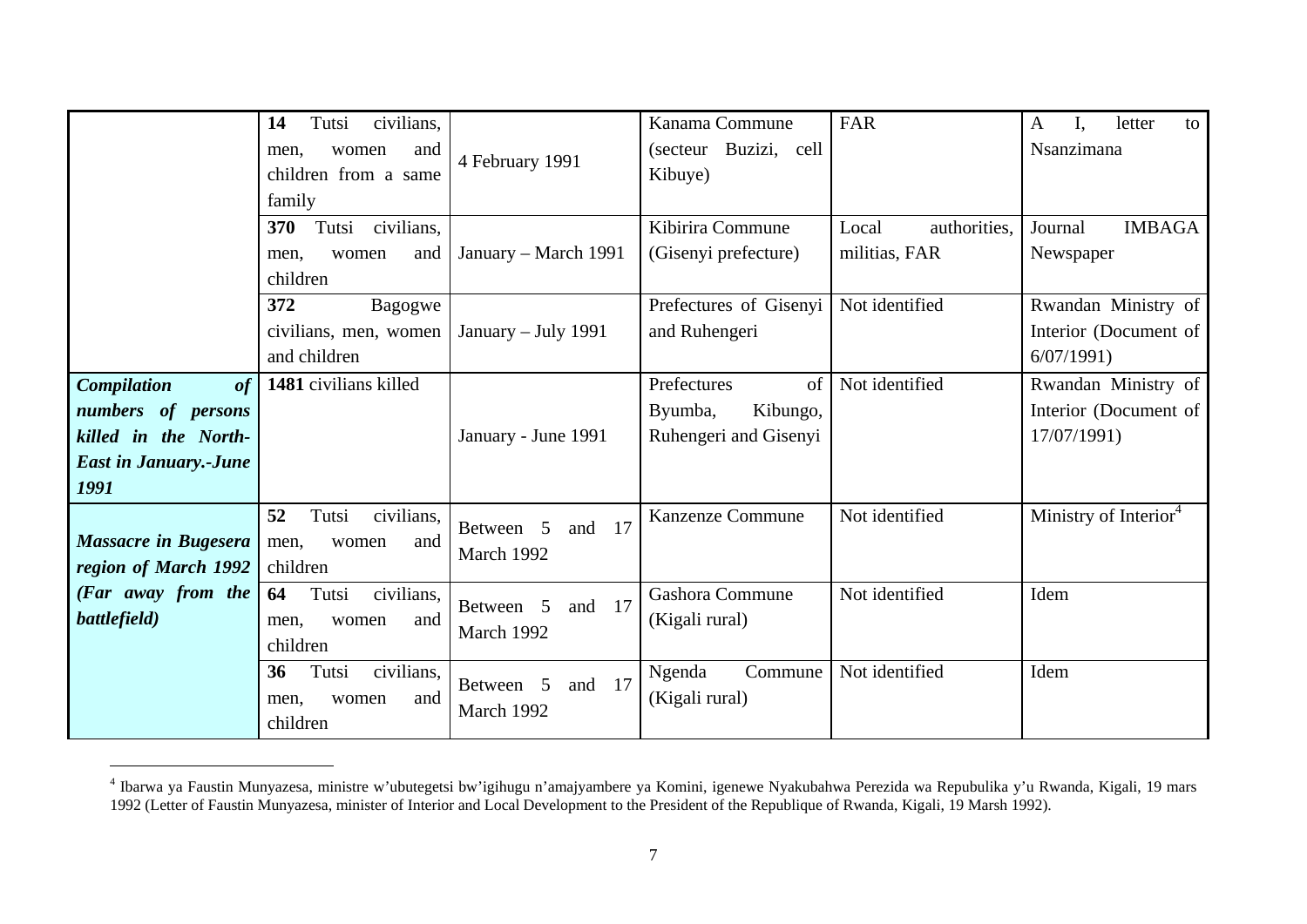|                                                                             | civilians,<br>62<br>Tutsi<br>and<br>women<br>men,<br>children         | March – May 1992            | Kanzenze Commune                                                | Militias                               | Commission of the<br>prefecture of Kigali <sup>5</sup> |
|-----------------------------------------------------------------------------|-----------------------------------------------------------------------|-----------------------------|-----------------------------------------------------------------|----------------------------------------|--------------------------------------------------------|
|                                                                             | Tutsi<br>civilians,<br>84<br>and<br>women<br>men,<br>children         | March $-$ May 1992          | <b>Gashora Commune</b>                                          | <b>Militias</b>                        | Idem                                                   |
|                                                                             | civilians,<br>Tutsi<br>36<br>and<br>women<br>men,<br>children         | March $-$ May 1992          | Ngenda Commune                                                  | Militias                               | Idem                                                   |
|                                                                             | civilians,<br><b>300</b><br>Tutsi<br>and<br>women<br>men,<br>children | <b>Beginning March 1992</b> | <b>Kanzenze Commune</b><br>(Kigali<br>rural<br>prefecture)      | FAR, militias                          | letter<br>$\mathbf{A}$<br>to<br>Nsanzimana             |
|                                                                             | civilians,<br><b>300</b><br>Tutsi<br>and<br>women<br>men,<br>children | March 1992                  | Bugesera<br>Whole<br>region                                     | authorities,<br>Local<br>militias, FAR | Rushya<br>Rwanda<br>Newspaper <sup>6</sup>             |
| Massacre in Kibuye<br><i>prefecture</i> of<br>$July-$<br><b>August 1992</b> | 85<br>Tutsi<br>civilians,<br>and<br>women<br>men,<br>children         | $July - August 1992$        | Gishyita<br>and<br>Rwamatamu<br>Communes<br>(Kibuye prefecture) | authorities,<br>Local<br>militias, FAR | ADL'                                                   |

<sup>&</sup>lt;sup>5</sup> Raporo ya Komisiyo ishinzwe gukora raporo ku mvururu zabereye mu Bugesera, Kanazi, 5/5/1992, p. 11. (Report of the Rwandan Commission of Enquiry on the events that took place in Bugesera region, Kanazi, 5/5/1992, p. 11.)

<sup>6</sup> Rwanda Rushya n° 20, Marsh II, 1992

<sup>&</sup>lt;sup>7</sup> Association rwandaise de défense des droits de la personne et des libertés publiques, Rapport sur les droits de l'homme au Rwanda (septembre 1991 – septembre 1992), Kigali, Décembre 1992. (Rwandan Association for the Defence of Human Rights and Public Liberties, Report on Human Rights in Rwanda (September 1991- September  $1992)$ )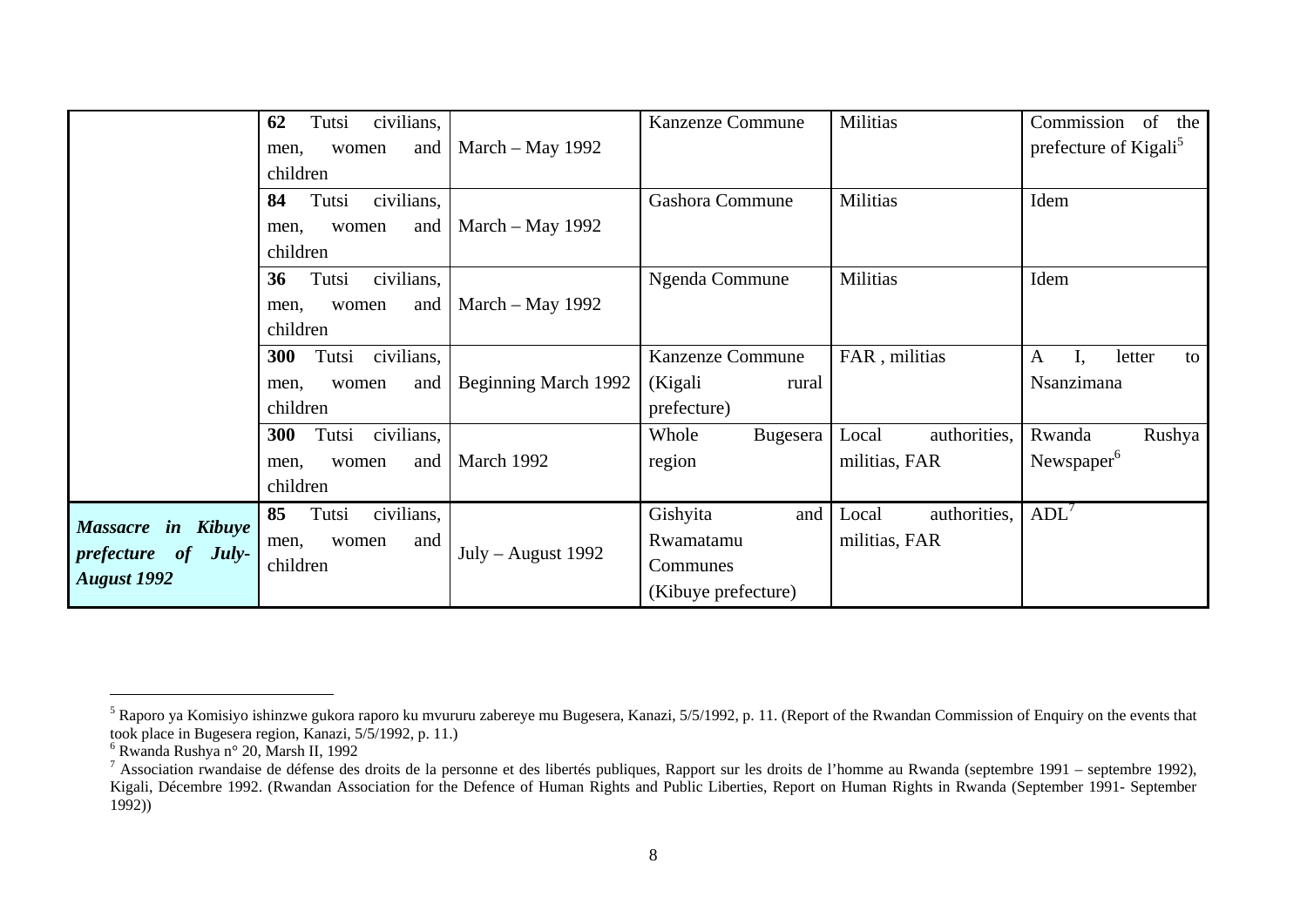| <b>Massacre of Bagogwe</b><br>1992,<br>end<br>of<br>beginning 1993 | 137<br>civilians,<br>Tutsi<br>and<br>women<br>men,<br>children      | End $1992 -$ beginning<br>1993                          | Préfecture de Gisenyi<br>(Communes)<br>non<br>precised)                                                     | authorities,<br>Local<br>militias, FAR | SRS Gisenyi <sup>8</sup>                                    |
|--------------------------------------------------------------------|---------------------------------------------------------------------|---------------------------------------------------------|-------------------------------------------------------------------------------------------------------------|----------------------------------------|-------------------------------------------------------------|
|                                                                    | 130<br>civilians,<br>Tutsi<br>men.<br>women<br>and<br>children      | January<br>February<br>$\overline{\phantom{0}}$<br>1993 | Satinskyi<br>Commune<br>(74)<br>Ramba Commune (55)<br>Kibirira Commune (1)<br>Préfecture de Gisenyi         | authorities,<br>Local<br>militias      | SRS Ngororero II <sup>9</sup>                               |
| <b>Compilation</b><br>of<br>numbers of victims                     | 1481 civilians tués                                                 | January-June 1991                                       | Prefectures<br>of<br>Byumba,<br>Kibungo,<br>Ruhengeri and Gisenyi                                           | Not identified                         | Rwandan Ministry of<br>Interior (Document of<br>17/07/1991) |
| of<br><b>Compilation</b><br>numbers of victims                     | Tutsi civilians,<br>2000<br>and<br>women<br>men,<br>children        | 1 <sup>st</sup><br>1990 -<br>October<br>March 1993      | Prefectures of Gisenyi,<br>Ruhengeri,<br>Bugesera,<br><b>Byumba</b>                                         | authorities,<br>Local<br>militias, FAR | I.C.E., p.48                                                |
| <b>Compilation</b><br>of<br>numbers of victims                     | Tutsi civilians,<br><b>2300</b><br>and<br>men,<br>women<br>children | 1990 - end<br>October<br>1993                           | communes in<br>Several<br>Gisenyi,<br>Ruhengeri,<br>Kigali,<br>Kibuye,<br>Kibungo<br>Byumba,<br>prefectures | authorities,<br>Local<br>militias, FAR | Amnesty<br>International <sup>10</sup>                      |

<sup>&</sup>lt;sup>8</sup> Rapport du service de renseignement de la préfecture (SRS) de Gisenyi au service central de renseignements Kigali, 27/1/1993/ Auteur : Niyibizi Damien, responsable SRS Gisenyi. (Report of the Intelligent Service of Gisenyi prefecture, to the Central Service of Intelligence Kigali, 27/1/1993.Author Damien Niyibizi, Responsible for the Intelligence Service in Gisenyi).

<sup>&</sup>lt;sup>9</sup> Services de renseignements de la sous–préfecture (SRS) de Ngororero, Note de synthèse au chef de service central de renseignements Kigali, 4 février 1993. (Intelligent Service of the Sub-Prefecture of Ngororero, Synthesis Note of the Chief of the Central Service of Intelligence Kigali, 4 February 1993.) (Gisenyi prefecture.)

<sup>&</sup>lt;sup>10</sup> Amnesty International quoted by F. REYNTJENS, Les Escadrons de la mort, Bulletin CRIDEV n° 109, 1993.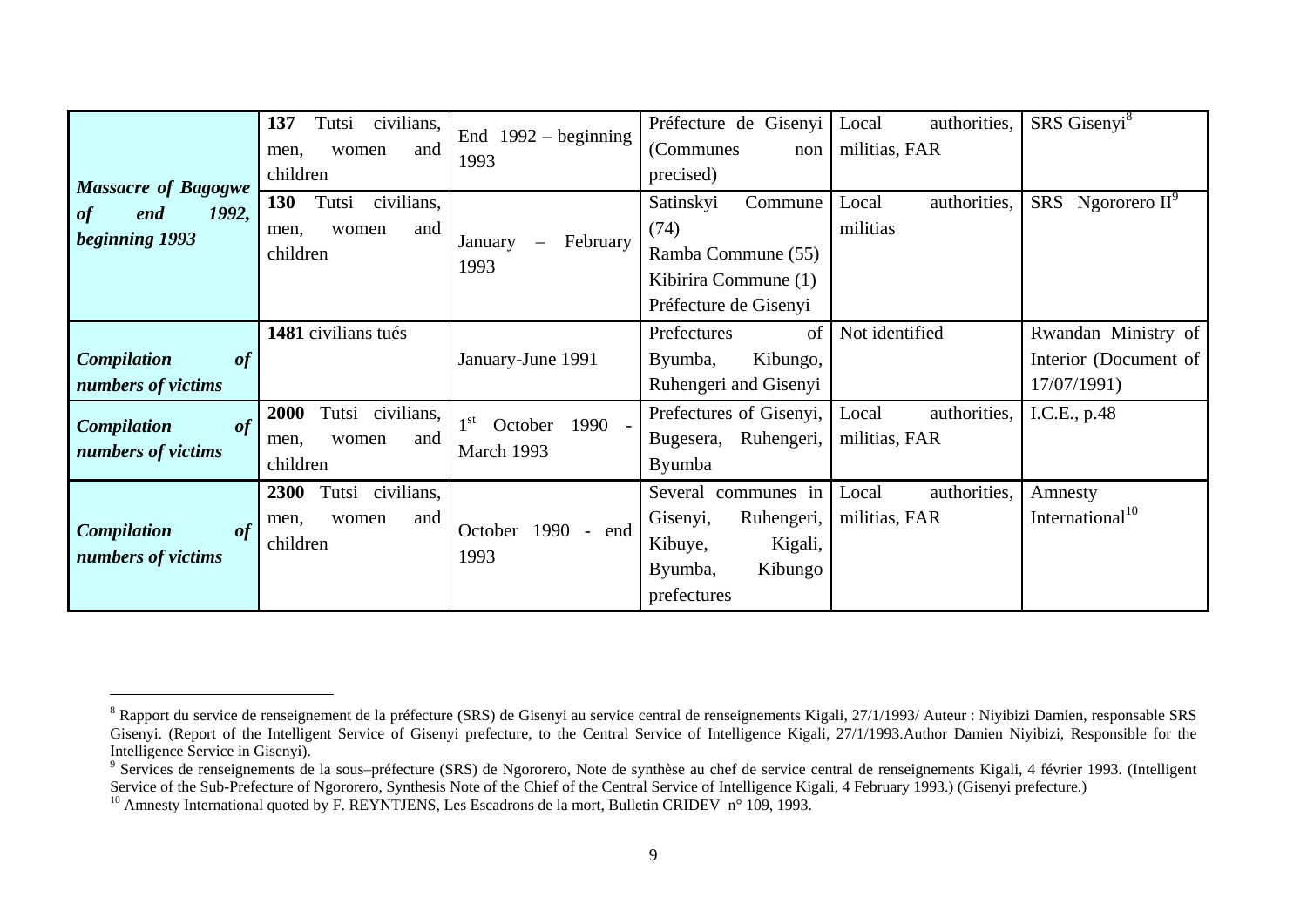In August 1993, the Special Rapporteur on Rwanda of the United-Nations Human rights Commission, Bacre Waly Ndiaye, issued an alarming report validating the NGOs' reports. He highlighted that the overwhelming majority of the victims were civilians Tutsi targeted solely because of their ethnic identity. He therefore stated that these killings could be qualified as genocide. He also warned against the risk of large scale genocide against the Tutsi population in Rwanda.<sup>11</sup>

On April 6, 1994, President Habyarimana was finally summoned to Dar-es-Salaam by the presidents of the region and pressured to implement the peace agreement. He was killed, however, when his plane was shot down upon his return to Kigali. The identity of those responsible for the assassination is still unknown. While it is clear that preparation for the ensuing genocide had begun as early as late 1992, its planners used the death of President Habyarimana as a pretext to resume fighting with the RPF and to begin the genocide. In almost one hundred days, about 75% of the Tutsi population living on the territory controlled by the government of Rwanda was killed. Reprisal killings by RPF combatants and Tutsi civilians also occurred and have been acknowledged by RPF leaders. After three months of intense fighting, the RPF army captured the city of Kigali on July 4, 1994, and put an end to the genocide.

#### 2.3 The genocide

1

From the  $7<sup>th</sup>$  of April to the  $4<sup>th</sup>$  of July, between 500,000 and one million people were killed, the overwhelming majority of them Tutsi, though thousands of Hutu were also killed. The number of people killed and the causes of the genocide are matter of dispute. Human Rights Watch estimates the number of victims at 500,000 Tutsi, which would represent some 75% of the Tutsi population in Rwanda at the time. Gérard Prunier estimates that 800,000 Tutsi were killed along with 10,000 to 30,000 opposition Hutu. The Ministry of Local Government and Social Affairs has published an enumeration of  $1,074,017$  declared victims and 934,218 victims actually counted.<sup>12</sup> The Human Rights figure of 500.000 underestimates the number of people killed. More probable are those put forward by Prunier and the Ministry of Interior. The main cause of disparities comes from who was considered Tutsi and by whom. Prunier calculus derives from difference between the official number of Tutsi stated by the Rwandan government before April 1994 and the number of Tutsi survivors. While the Ministry of Interior figure comes from the actual counting of victims. Officially for the Rwandan government at the time Tutsi

<sup>&</sup>lt;sup>11</sup> Bacre Waly Ndiaye, Report on human rights violations in Rwanda (E/CN4/1994/7/add.1).<br><sup>12</sup> Human Rights Watch, *Leave None to Tell the Story. Genocide in Rwanda*, New York, 1999, p. ?; G. Prunier, *The Rwanda Crisis: History of a Genocide* (New York: Columbia University Press, 1997, p. 265; Ministère de l'Administration locale et des Affaires Sociales, Direction de la Planification, *Dénombrement des victimes du génocide*, Kigali, March 2001.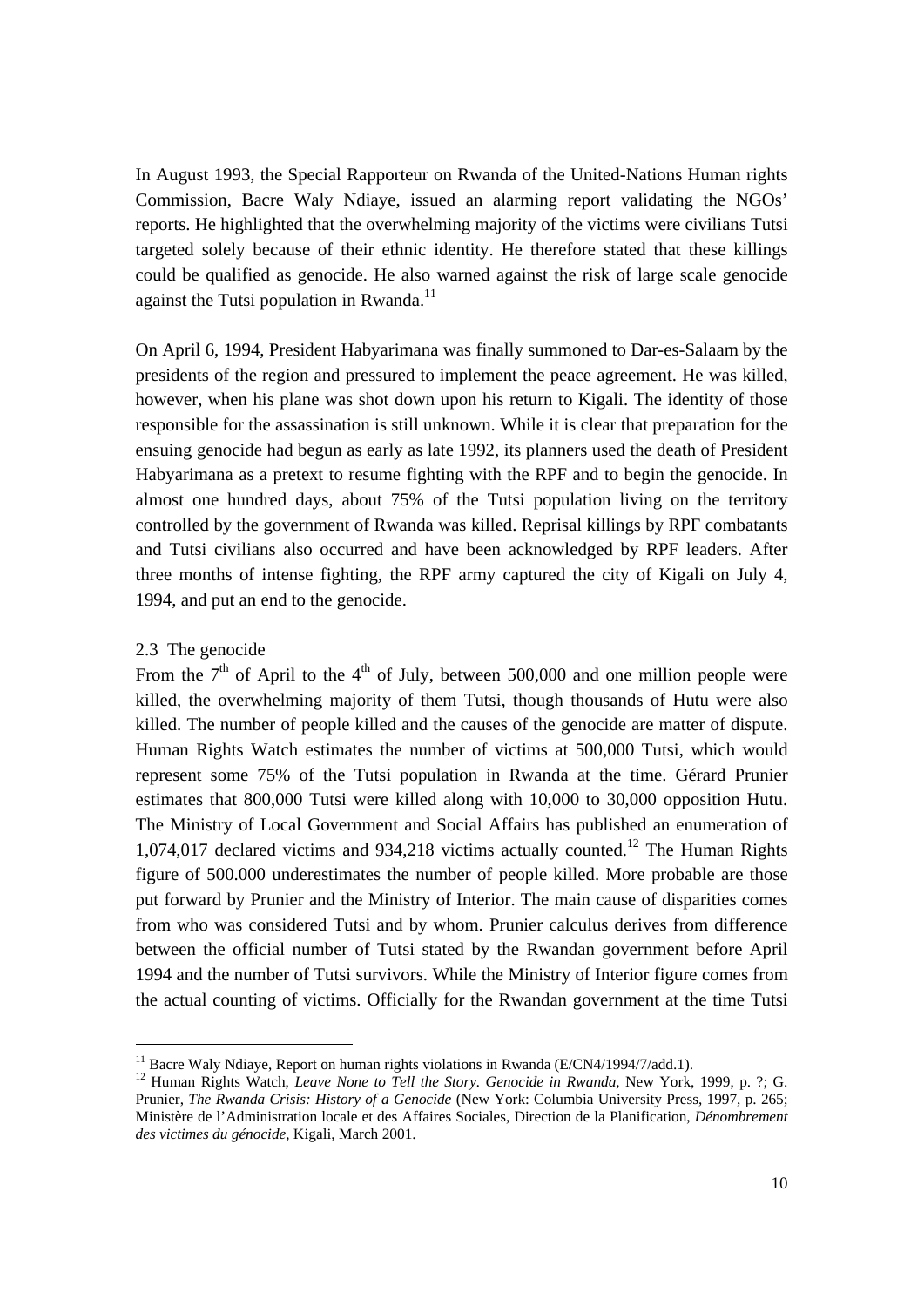were those who had that ethnic identity inscribed in the personnel I.D. card and other official papers. This official ethnic identification was based on a first ethnic census carried out in 1935 by the Belgian colonial administration. At the time, those who were officially identified as Tutsi were those who were socially considered so but also who had at least 10 cows. This means that in some family groupings, part has been identified as Tutsi and another part as Hutu. Second, since being considered Tutsi had became a cause of discrimination and exclusion, quite a number of Tutsi, especially during the 1980s, had corrupted local authorities in charge of establishing identification papers to have their ethnic identity changed. These two groups could officially be considered Hutu, but socially they were still regarded as Tutsi. During the genocide, in towns or on roadblocks, killers used to ask passers-by for their I.D. cards and killed those officially identified as Tutsi or those looking like typical Tutsi even if in their I.D. it was written Hutu. In rural communities and urban neighbourhoods where people knew each other, killers didn't use I.D. cards to select their victims: all those socially known as Tutsi were targeted and often they were more numerous than those officially labelled so.

#### 2.4 Causes and processes of genocide

1

There is an important debate revolving around the causes of the genocide and how it was implemented. There are mostly two important and often opposing schools of thought: one emphasising the role played by contextual circumstances and the other upholding the importance of the ideology. The debate follows quite closely the cleavages of the *Historikerstreit,* the bitter debate among Holocaust historians putting at odds intenationalists against structuro-fonctionalists. The former state that the final solution to the Jew question was inscribed in Hitler political agenda based on his pathological anti-Semitism, before Nazis' power takeover. The latter argue that the Holocaust was the outcome of the cumulative radicalization of Nazis' anti-Semitism that has to be put in the context of the nature of Hitler's power, the implementation of anti-Jews policies, the Nazi's foreign action and their expansionist ambitions.<sup>13</sup>

 In Rwanda, the debate revolves around on one hand the role of the war waged by RPF since 1990, President Habyarimana brutal death the ensuing resuming of war. This context would have created a situation of crisis and fear bringing about the security dilemma of to kill or to be killed that would have provoked the extermination of Tutsi.<sup>14</sup> On the other hand, it is stated that the 1959 Hutu revolution, reset the identity of the

<sup>13</sup> Ian Kershaw, *Qu'est-ce que le Nazisme ? Problèmes et perspectives d'interprétation*, Paris, Editions Gallimard, 1997.

<sup>14</sup> Jean-Pierre Chrétien, *Le défi de l'ethnisme. Rwanda et Burundi : 1990-1996,* Paris, Karthala, 1997. Luc de Heusch, « Anthropologie d'un génocide : Le Rwanda », *Les Temps Modernes,* vol. 49, no. 579, 1997, p. 1-19. Colette Braeckman, *Rwanda: histoire d'un génocide*, Paris, Fayard, 1994. Peter Uvin, *Aiding Violence*, West Hartford, Kumarian Press, 1998.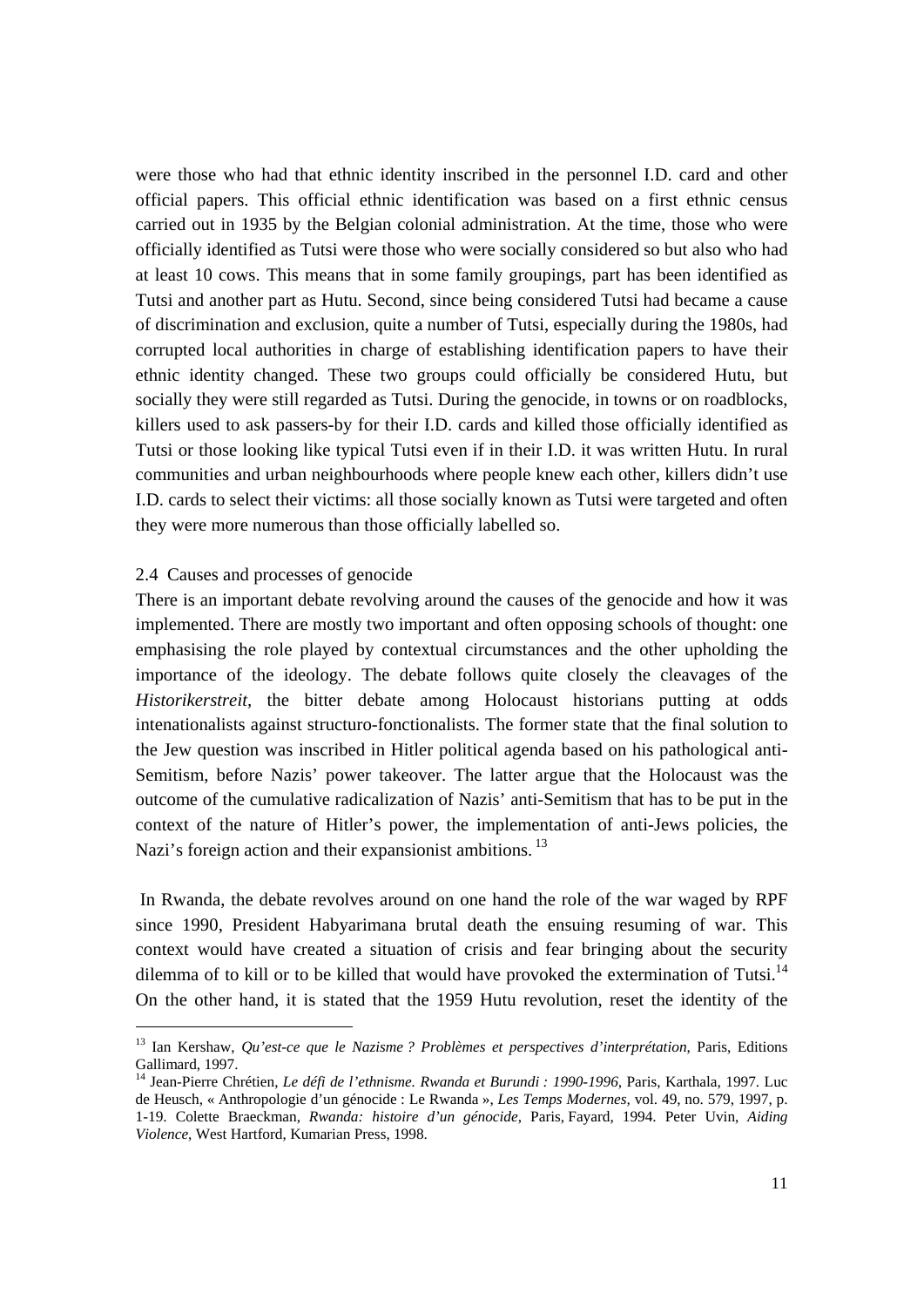Rwandan state as a Hutu state tolerating the existence of an alien Tutsi component as long as it stayed on the margin. Any challenge to this political and ideological order was to be met with a risk of extermination of the Tutsi. This school of though bases it's reasoning on the recurrent killings and victimization of Tutsi, their political and civic exclusion even in time of peace, and on extremist propaganda during the years 1990- 1994.15

But a consensus has emerged among specialists that put together both arguments, saying that both war and ideology contribute to explain the irruption of the genocide, but this consensus put more emphasis on the political motive. The argument goes as follows. The grip on power of hardliners of the former state-party MRND was challenged by both the mainly Tutsi armed opposition of RPF and by the mainly Hutu political opposition of the political parties. To counter these treats, the MRND, south first to divide the political opposition while ideologically ethnicising the conflict and appealing to Hutu solidarity against the Tutsi enemy and its accomplice, the Hutu political opposition that resists the ethnic appeal. For ideological reasons, a big chunk of the Hutu political opposition shifted alliance and jointed the MRND in the Hutu-power coalition. Strengthen by this new political alliance, MRND political and military hardliners decided to launch the genocide against the Tutsi as an extreme measure because they could not military defeat  $RPF<sup>16</sup>$ 

#### **3. Part II: Defining bystander**

1

The New Oxford Dictionary of English defines a bystander as, a person who is present at an event or incident but does not take part. Renown psychologist, Ervin Staub in his book *The Psychology of Good and Evil: Why Children, Adults, and Groups Help and Harm Others*, links the concept to the Rwandan genocide and defines it as 'the individual or collection of individuals, including nations, who witness what is happening' (2003:4) or 'people who witness but are not directly affected by the actions of perpetrators' (2003:331). In a wide sense, Arne Johan Vetlesen (2000) defines the concept loosely as "…every contemporary citizen cognizant of a specific ongoing instance of genocide, regardless of where in the world". Bystanders to evil such as genocide cannot be reduced

<sup>15</sup> Filip Reyntjens, *L'Afrique des Grands Lacs en Crise*, Paris, Karthala, 1994. Jef Maton, *Développement économique et social au Rwanda entre 1980 et 1993. Le dixième décile en face de l'Apocalypse,* Ghent, State University of Ghent, Faculty of Economics, Unit for Development Research and Teaching, 1994. Stefan Marysse, Tom de Herdt et Elie Ndayambaje, « Rwanda. Appauvrissement et ajustement structurel », *Cahiers Africains*, n°12, 1994, p. 82. Scott Strauss, *The order of Genocide. Race, Power, and War in Rwanda*, Ithaca and London, Cornell University Press, 2006.

<sup>16</sup> Human Rights Watch, *Leave None to Tell the Story*; Gérard Prunier*, Rwanda : le genocide*; Catharine Newbury, « Background to Genocide in Rwanda", *Issues,* vol. 23, no 2, 1995, p. 12-17.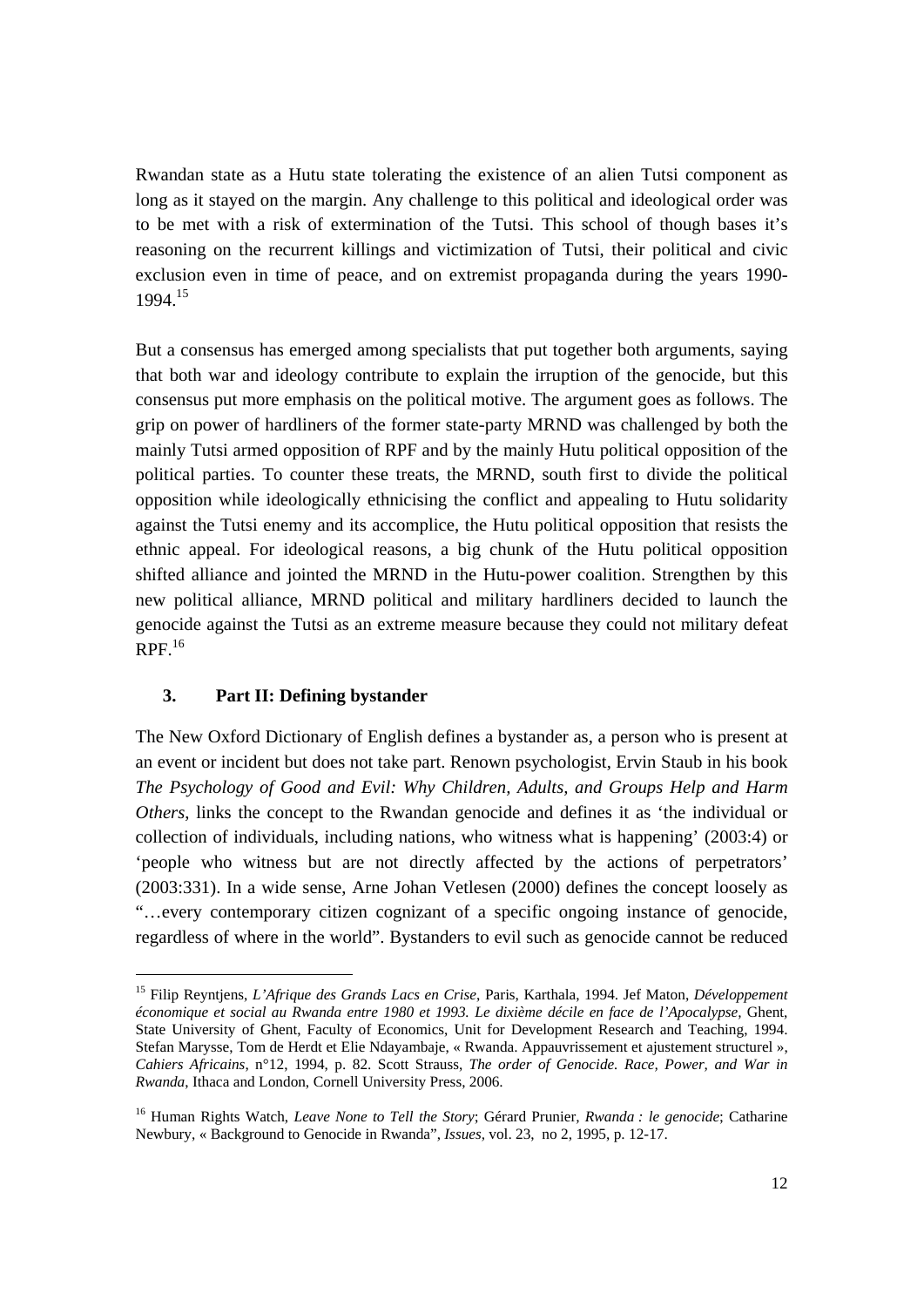to victim and perpetrator or agent (Vetlesen, 2000). For, as a crime of crimes, those directly involved, as either victim or agent will be a minority; since for every victim, there are many bystander. These may either be internal i.e. within the specific borders of a nation-state or external i.e. outside the borders of the nation-state where the crime is committed. Internal bystanders can be individuals, organizations, institutions or the state itself while external bystanders, in addition to these, include countries. While this definition may be limited, for bystanders need not be direct witness to nor necessarily not affected by perpetrators, Staub reckons that such peoples' actions or inactions shape societal norms; capable of promoting peoples' well-being and understanding, or they may, by their silence or passivity, promote violence, evil and suffering; including, in our case, genocide. If, for instance, bystanders act in defence of victims or potential victims and disapprove actions, words and world-views of perpetrators, this may have great impact in mitigating or even ending violence. If, on the other hand, bystanders remain passive in the face of evil and violence, this may be taken as support for perpetrators' actions and the evil being perpetrated (2003:4).

As Edmund Burke observed, "The only thing necessary for the triumph of evil is for good men to do noting" (cited in Rosenbaum, 1996:1, Kroslak, 2007:1) This is most apparent in the case of Rwanda where, since 1959, when ethnic violence broke out leading to Tutsis exodus, flowing into neighbouring countries and over thirty years of forced exile, a process that produced the 1990 war and genocide is largely well known today (Prunier, 1995, HRW, 1999, Mamdani, 2001, Semujanga, 2003, African Rights, 1995). In the case of the 1994 genocide, a result of years of devaluation, demonization and discrimination of Tutsis-also well documented, Staub notes that by member countries of the UN refusing to use the term genocide despite the fact that what was happening amounted to genocide since it aimed to eliminate all Tutsis, which, by the Genocide Convention all UN members would have had a moral responsibility to act, they failed in this responsibility and therefore culpable of the evil of genocide (2003:4). Yet, as is well known, but less highlighted, the UN was present in the 1960s when ethnic violence broke out leading to Tutsis exiles and watched for over thirty years without finding a solution.

Research in psychology, and evil, and indeed in the evolution of genocide as stated by Staub show, for genocide to happen, individuals or groups involved in harming others first have to devalue them, taking away their human qualities and giving them animal-like character which, progressively, makes it easier to harm them even further; including normalization of victim deaths (Staub, 2003, Prunier 1995). What has to be recognized is that, while being a bystander is considered evil, in the Rwandan context, bystanders are hailed, with the consideration that, at least, such individuals did not kill and this has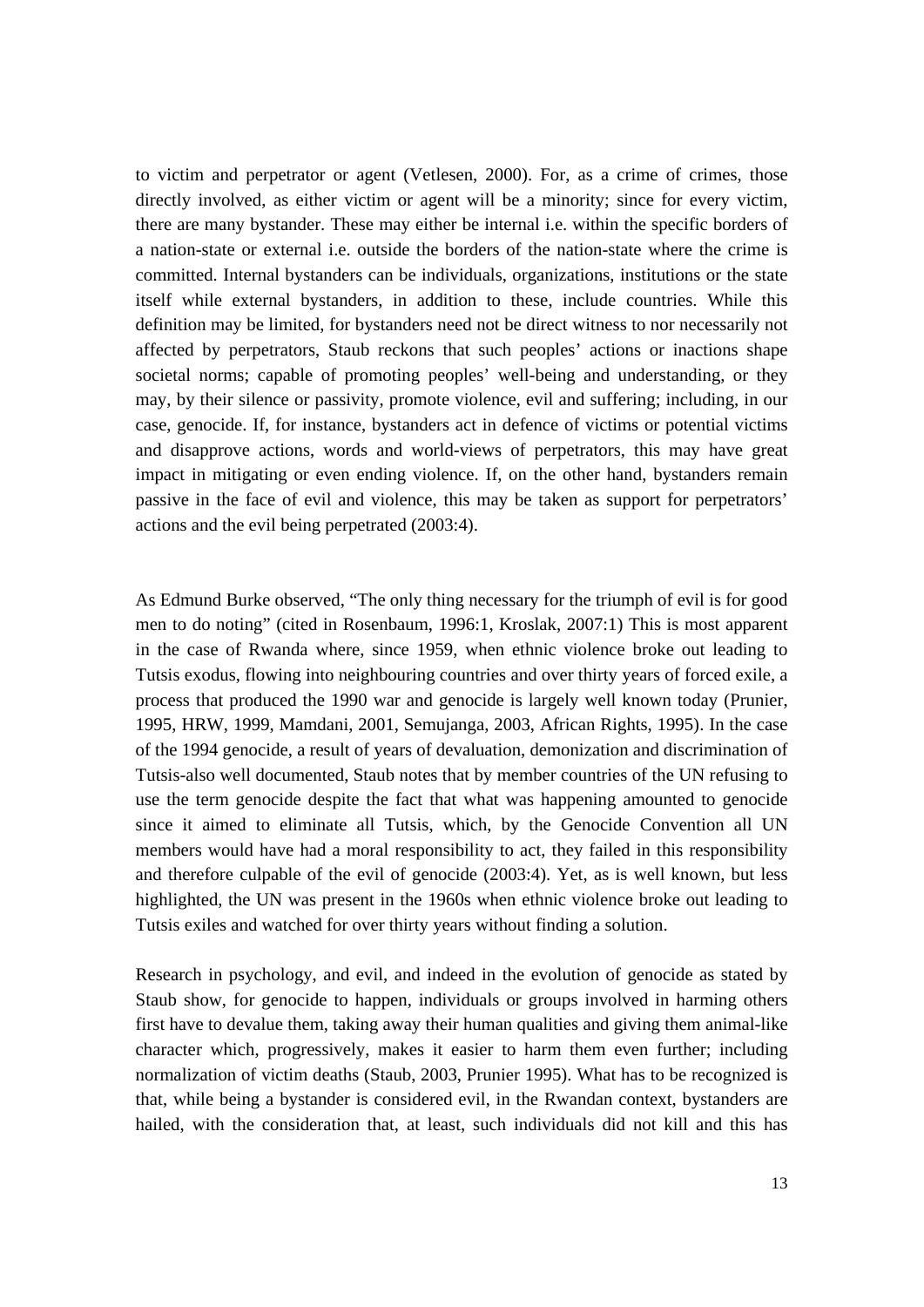something to do with, not only the popular agency of this crime; but also that, to internal bystanders, not being part of the killing machine was potentially dangerous and individually life threatening (ibid, African Rights, 1995, Human Rights Watch, 1999).

#### **3.1 Bystander perspective to the Rwandan genocide**

Thus, in the Rwandan context, the definition of bystander is problematic and there is no research that exclusively and specifically investigates the conflict from this perspective; although some work on some external bystanders exist. The main reason for this state of affairs may come from the urgency felt by researchers of first defining who were the perpetrators, how many and why did they act the way they did. This urgency steams from their universally supposed large numbers.

Genocide organizers sought to create popular agency in the commission of the crime of genocide by trying to incite and enlist all Hutus. According to African Rights, the aim of the perpetrators in the genocide project was not only eliminating all Tutsis, but also transforming collective Hutu identity by creating a 'community of killers'; a people tied together by crime and slaughter. Afterwards, African Rights notes, genocide perpetrators sought to mould a "… new Rwanda…a country of Hutu people bound together by their joint participation in a monstrous crime"; consciously designed to achieve a new order. This also means that the genocide project also involved a process of reconstructing morality through the normalization of, hailing and rewarding killing of Tutsis, making it socially acceptable, making non-conformist Hutus look guilty and thereby creating 'blood brothers'; bound together by and commonly baptized in Tutsis blood (1995:993, Human Rights Watch, 1999, Gourevitch 1998, Mamdani, 2001, Semujanga, 2003, Gatwa, 2005).

This process in the normalization of evil, in part, explains why the propaganda aired on the extremist Radio Télévision Libre des Mille Collines (RTLM) hate radio, the killing of Tutsis was referred to as 'working' i.e. a noble national duty and responsibility. In this sense, Hutus who would be identified as against this project would be labeled accomplice to the enemy and their lives would also be and indeed were at risk. For, as African Rights establishes, "The extremists aimed to create two categories of people in Rwanda: killers and the killed" i.e. perpetrator and victims (African Rights, 1995:1060, Prunier, 1995, 1997, Human Rights Watch, 1999, Mamdani, 2001, Semujanga, 2003).

The explanations of the popular participation are better understood when one differentiates, as most specialists do, between what caused the genocide on the central stage of national politics initiated by the political and military elites that controlled levers of power and the causes that led the masses to be involved in its execution.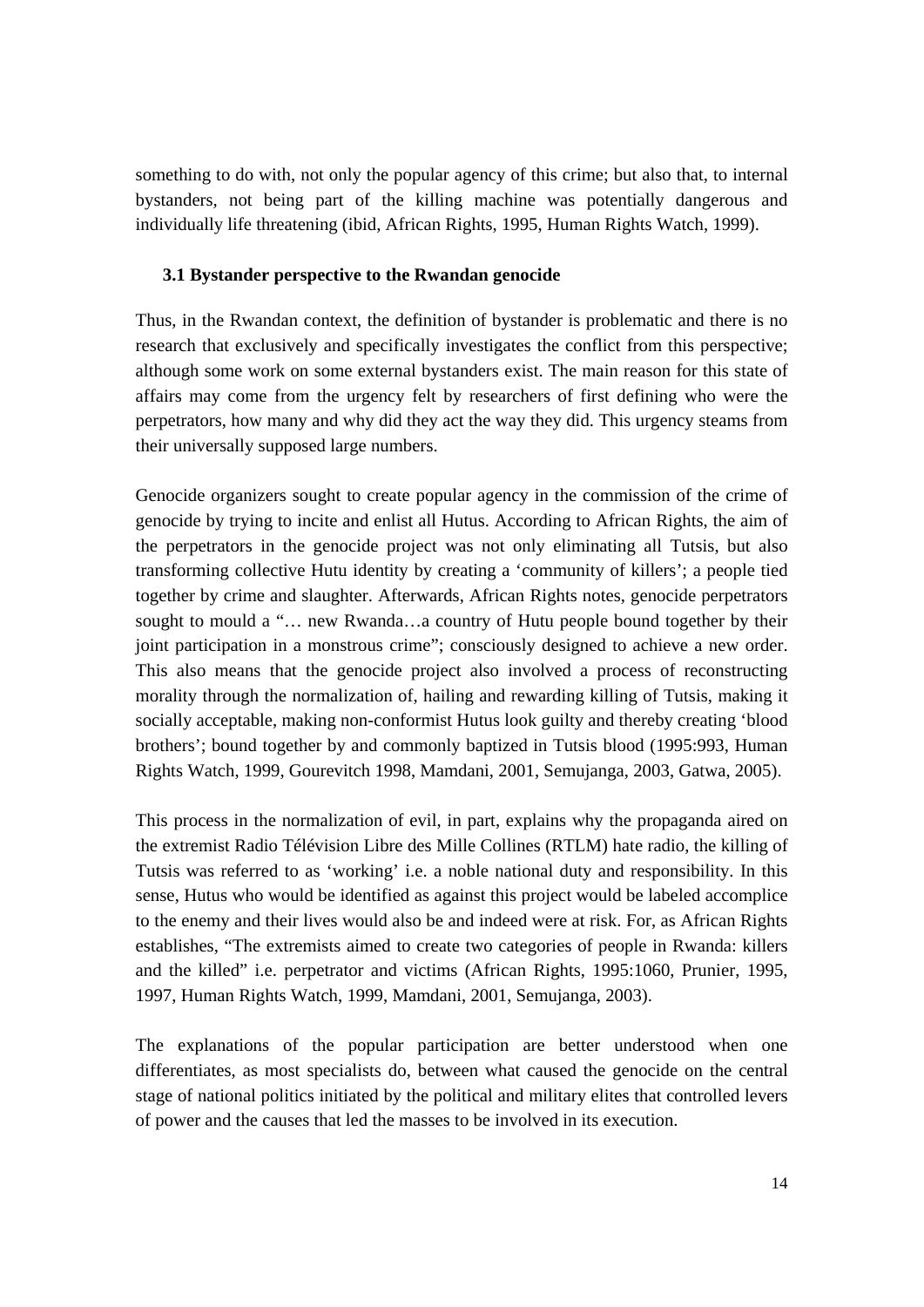#### **3.2 A genocide with popular agency?**

To have a clear picture, an estimate of the importance of the popular participation in the genocide is provided by the Gacaca jurisdictions. These community based and tradition inspired tribunals are responsible for the prosecution of people accused of involvement in the genocide. Almost at the end of their proceedings, Gacaca Jurisdictions have issued some figures concerning the level of popular participation in the genocide. After a first phase of formal gathering of information, Gacaca Jurisdictions have indicted 818. 000 persons i.e. 11.4% of Rwanda population before the genocide according to the 1991 population census or 25% of the population aged between 15 and  $54^{17}$ . Among these indicted, about 9% fall in category 1 that is to say those who organised the genocide, people involved while being in situation of authority, those accused of rape and sexual torture and their accomplices; 52% are in category 2, i.e. particularly zealous and cruel killers, those who committed murders and harmed people and their accomplices; 37% are in category 3 that is to say those who looted or destroyed goods.<sup>18</sup>

Regarding the causes and processes of the mass participation in the genocide per se, so far only two studies have tried to account for it in systematic manner. These are Scott Strauss's *The Order of Genocide* and Jean-Paul Kimonyo's *Rwanda: A Popular*  Genocide.<sup>19</sup> Strauss estimates the number of perpetrators between 175.000 and 210.000. Just after the genocide, some RPF government officials could mention three millions of participants that would amount to the entire adult Hutu population of the time.<sup>20</sup> Mahmood Mamdani estimates hundreds of thousands perpetrators, Human Rights Watch, "tens of thousands", Christian Scherrer claims 40-66% of male Hutu farmers, 60-80% of the higher professions and almost  $100\%$  of the civil servants participated.<sup>21</sup> These estimates are based on a definition of perpetrators as those who actually killed or were closely associated to the killings like by being in a group of killers even if they didn't kill themselves. Kimonyo has a wider comprehension of the participation in the genocide.

He argues that participation to the genocide shouldn't be limited to those who killed but should also include those without whom this intense genocide wouldn't be possible, those

1

<sup>17</sup> République rwandaise, Service de recensement, *Recensement général de la population et de l'habitat au 15 août 1991*, Kigali, décembre 1992.<br><sup>18</sup> Service national des juruidictions Gacaca, *Synthèse des accusés par province et Ville de Kigali*, sans date.

http://www.inkiko-gacaca.gov.rw/Fr/Introduction.htm

<sup>19</sup> Scott Strauss, *The order of Genocid*; Jean-Paul Kimonyo, *Rwanda: A Popular Genocide*, Paris: Editions Karthala, forthcoming.

 $20$  Philip Gourevitch, We Wish to, p. 244.

<sup>&</sup>lt;sup>21</sup> Strauss says that Scherrer estimates amount to to one million of perpetrators, Strauss, *The Order*, p. 115 n. 28.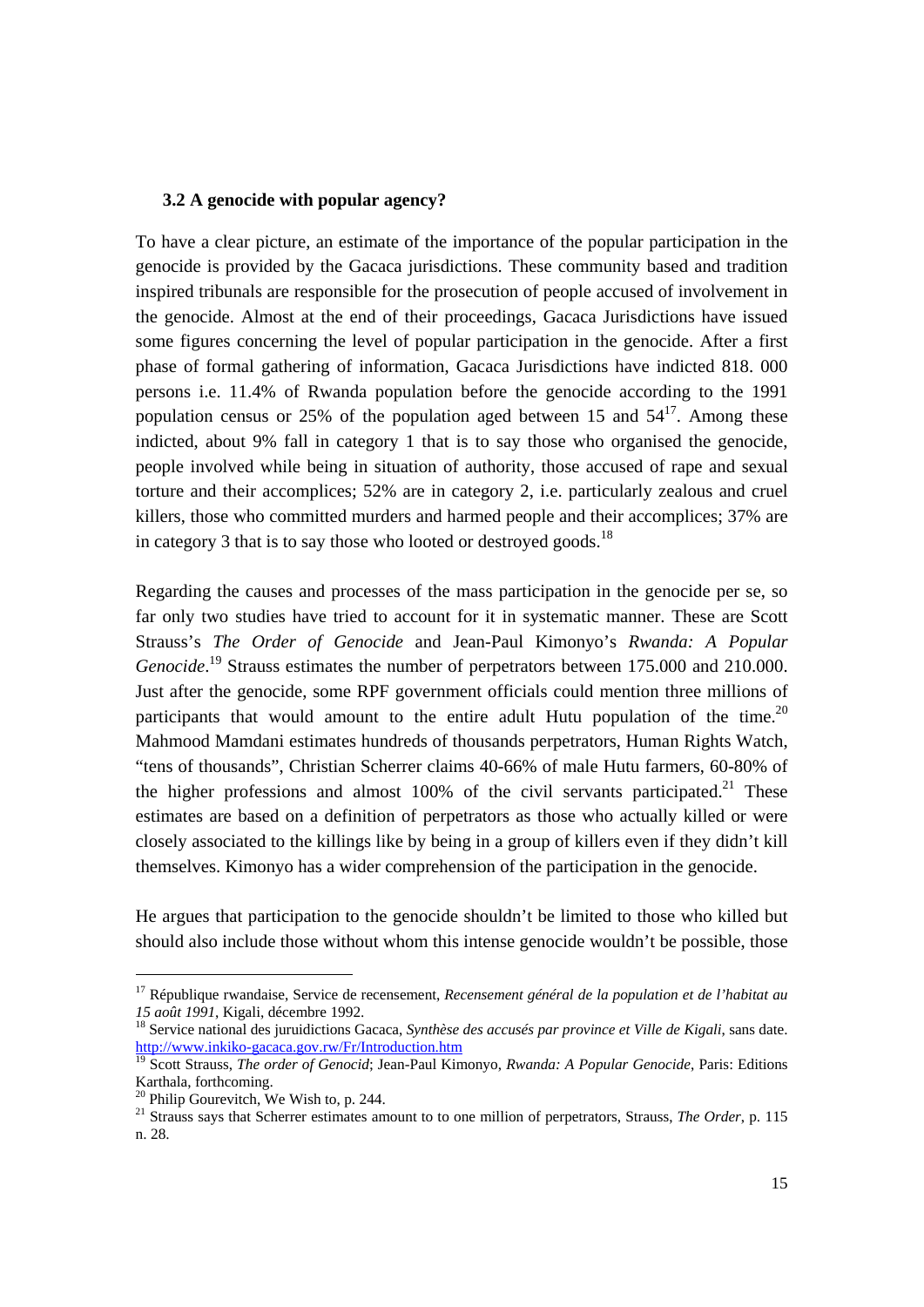who controlled physically the targeted population. Rwanda is a small country and many Tutsi lived not very far from an international border, but most of them couldn't escape. Physical control of the targeted population was of crucial importance for the success of the total genocide of the Tutsi. There was no infrastructure to keep the Tutsi locked, no systematic means of transport for the killers and/or the victims. A huge number of people were needed for the control of the surroundings and for preventing the Tutsi from escaping, for searching the bushes, swamps and other potential hideouts. Kimonyo states that according to many published testimonies from survivors, rescues, killers and bystanders, the Hutu general population, including children, women and elders, was the main agent of the physical control of the Tutsi. He does not give any figure estimating the number of participants in the genocide. $^{22}$ 

Strauss and Kimonyo agree that while in most local communities, the popular participation started first with hesitation, opposition or arguments on the course of action before the local social elite dedicated to the exterminatory agenda managed to win the sway. With the assistance of local thugs, these elites imposed the genocide policy upon their communities. This was made possible, among other reasons, because of the authorising influence of the central state in spite of, often, hesitation or opposition of local state authorities had to be neutralised.

Regarding the causes of the mass participation of ordinary Hutu citizens, Strauss stresses the importance of three factors: 1) fear and anger that these perpetrators would have experienced after the death of president Habyarimana and the resumption of war; 2) Intrahutu coercing pressure to comply with killings; 3) the culture of obedience to authority. Kimonyo disagrees with the fear and anger explanation because, according to him, the bulk of the killings took place in the Centre and South regions that were strongly opposed to the Habyarimana regime and still situated afar from the front line (until the end of April). But he strongly shares the intra-hutu coercing pressure as one of the most important explanation of the mass popular participation. He adds factors such persuasion and greed. Finally, both authors agree that after a while, different causes, among others the violent silencing of the opposition to the Hutu-power coalition, the silence of churches and of the international community, led to a cohesive cognitive pressure that made resistance to the genocide orders futile-from the actors' viewpoint. By doing so, they corroborate the sentiment diffuse in post-genocide Rwandan social knowledge coming from testimonies of different types of actors, perpetrators, surviving victims, rescuers and bystanders, saying that not to participate was not always easy. Nor is it easy to determine who was involved in a certain manner or another or who was really a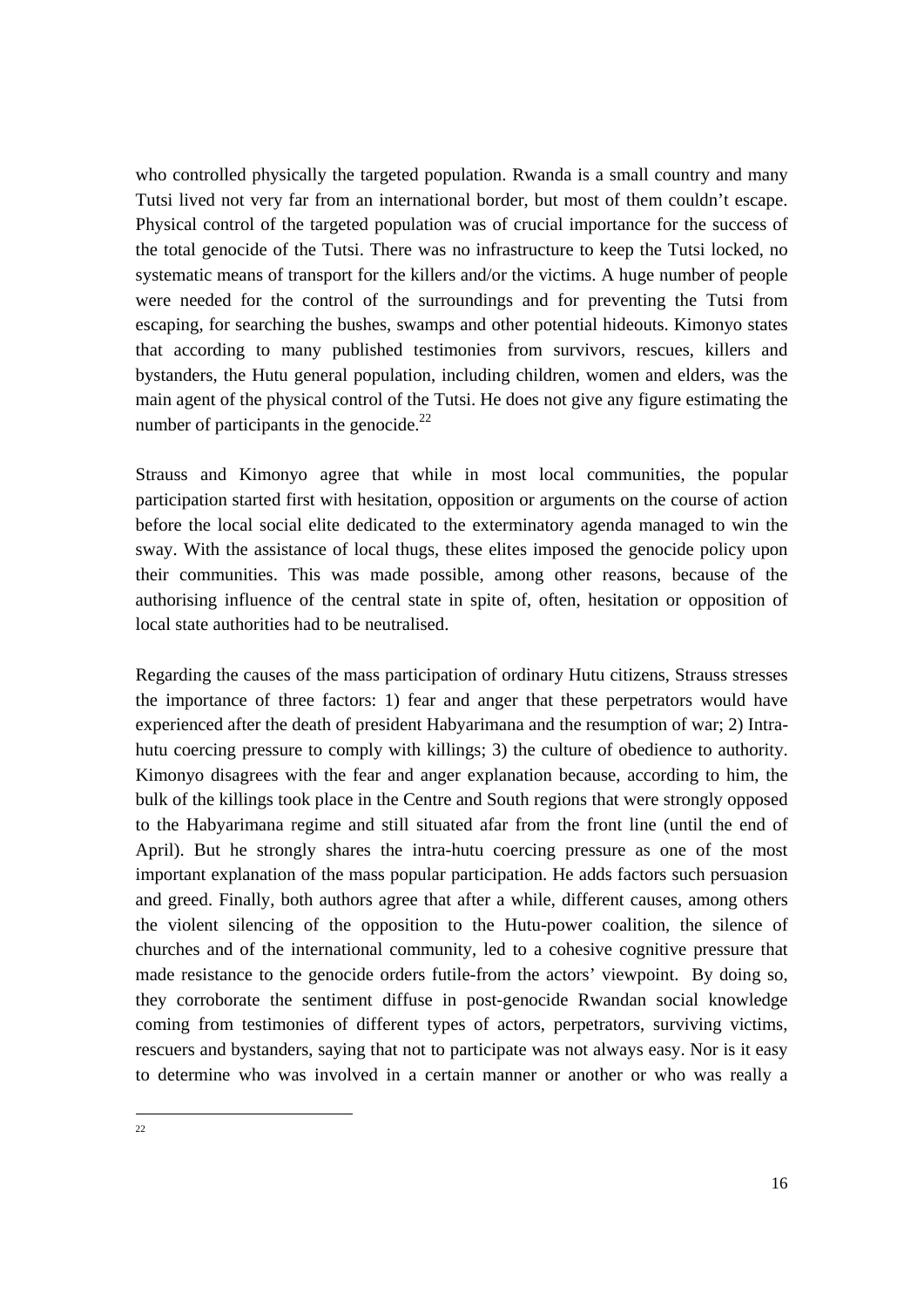bystander since the killings were not confined in specific locations but took place throughout the country in the middle of communities.

Due to this, nearly universally recognized mass participation in the Rwandan genocide, and while being a bystander is considered evil (Staub, 2003), in the Rwandan context, bystanders are hailed, with the consideration that, at least, they did not kill. Often this has something to do with, not only the popular agency of this crime; but also that, to internal bystanders, not being part of the killing machine was potentially dangerous and individually life threatening (ibid, African Rights, 1995, Human Rights Watch, 1999). For as Prunier notes, "In such extreme cases, even the refusal to kill (with the attendant danger to one's own life) was a heroic act" (1997:260). In fact, many of those believed to have been passive bystanders during the genocide are currently in government, including, for instance, the Prime Minister who testified in a Gacaca court<sup>23</sup>; a number of ministers<sup>24</sup>, civil servants;  $MPs^{25}$ , university lecturers, doctors, priests, nuns and ordinary citizens.

#### **4. Part III: Research and researchers on bystanders to the Rwandan conflict**

As noted earlier, so far, there has not been any systematic study of internal bystanders to the Rwandan genocide; although states, NGOs, the UN and OAU are discussed in this light. Even then, this is not done in relation to bystander as a concept and how it relates to, or apply to the Rwandan condition; but is done in terms of 'the role of UN in the Rwandan genocide'; 'the role…'. Nothing, in all these studies thus far expounds the conflict from the bystander perspective.

Beside the research on the causes, processes and magnitude of popular participation that have been reported above, very few studies directly focus on individual internal bystanders (Prunier 1995, 1997; Strauss 2006). Instead, more attention has been paid to victims and perpetrators as well as on external bystanders, foreign countries and international organizations Prunier, 1995, 1997, African Rights, 1994, 1995, 1995, Berry & Berry, 1995, Uvin, 1998, Gourevitch, 1998, Human Right Watch, 1999, Howard & Astri (eds.), 1999, Mamdani, 2001, Power, 2001, Semujanga, 2003, Staub, 2003, Gatwa, 2005). In relation to the issue of internal individual bystanders another kind of writing is multiplying, testimonies of internal individual bystanders (Sibomana, 1997; Umutesi,

-

<sup>&</sup>lt;sup>23</sup>Gacaca courts are traditional grass-roots courts that traditionally dealt with minor societal conflict aimed at ensuring restorative as opposed to retributive justice. Now are dealing with genocide cases in categories two, three and four. It is a form of restorative justice as opposed to retributive justice in the classical sense.

<sup>&</sup>lt;sup>24</sup> For instance the Minister of Defense who was at the start of the genocide the army's Chief-of Staff, but removed for his moderate views; the minister of Internal Security, the Minister of Environment.

<sup>&</sup>lt;sup>25</sup> Including the President of the Chamber of Deputies-who was a Chief –Editor of a government weekly newspaper, Imvaho.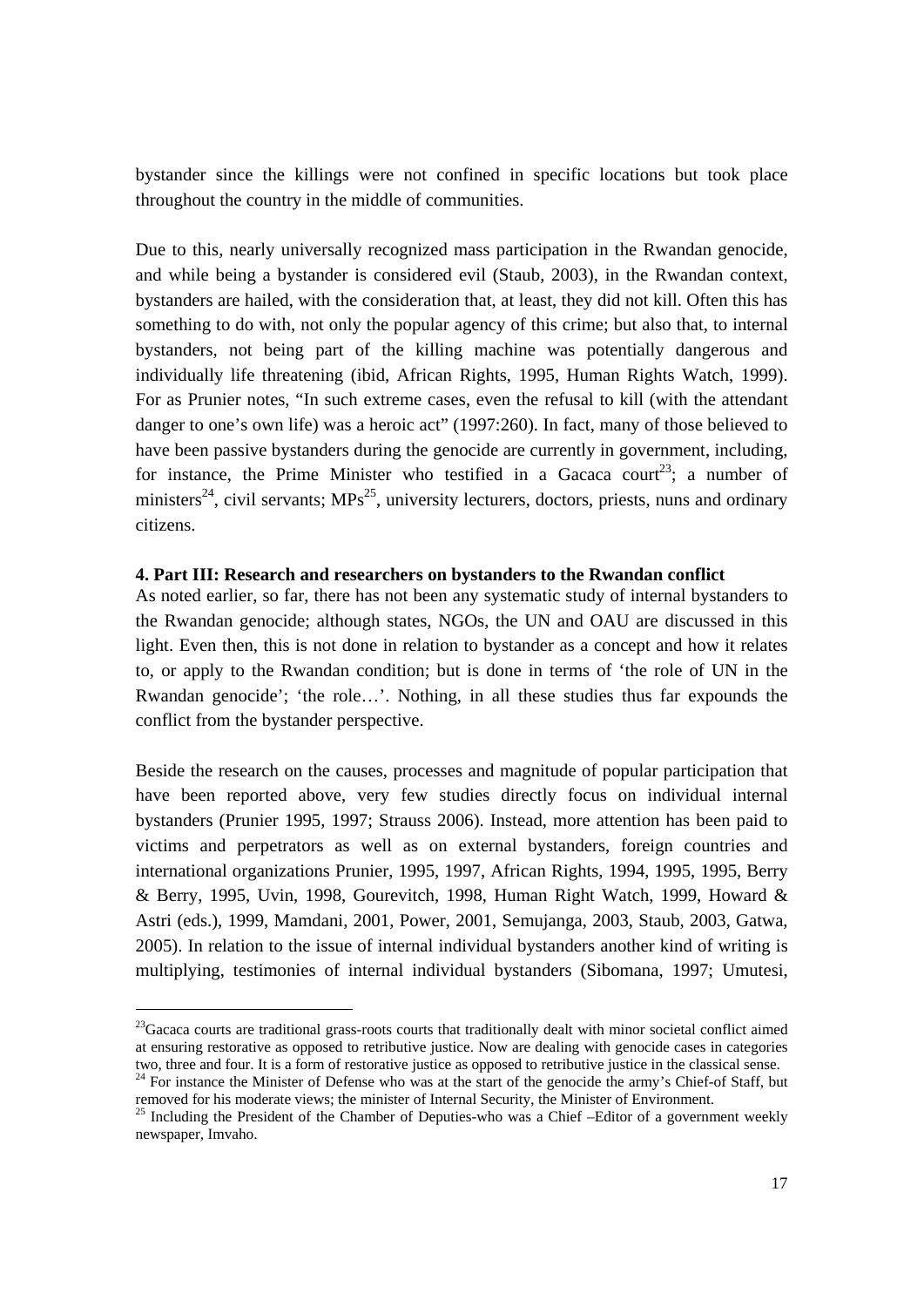2000; Karemano, 2003 ; Dallaire, 2003) and rescuers (Rusesabagina, African Rights 2003a, 2003b, 2006). Most of these are descriptive narratives not analysis.

#### **4.1 Internal individual bystanders and rescuers**

Among the few and limited studies on the issue of internal individual bystanders Strauss (2006, 145-148) dedicates a short section of his book to the question of who did not participate. In his limited sample of respondents, he found few instances of nonparticipants to the genocide. Most of those non-participants had to pay the killers to get off the pressure that was put on them. Strauss explains the fact that there were relatively few non-participants by invocating the strong intra-hutu coercive pressure and the realistic probability to get killed in case of resistance (last two sentences not clear).

Another limited entry into the question of bystanders, but without evoking the concept, is made by Gourevitch (1998: 7-8) regarding the role of the third Rwandan identity/ethnic group, the Twa<sup>26</sup>, who as an ethnic group were the only undefined Rwandans in relation to the genocide project. He points out, owing to their historical connections to the monarchy as court jesters, "…the memory of this ancestral role meant that during the genocide pygmies were sometimes put to death as royalist tools, while elsewhere they were enlisted by Hutu militias as rapists-to add an extra dash of tribal mockery to the violation of Tutsi women" (1998:7-8). But as he again points out when he encountered a Twa in Gikongoro after the genocide in 1995, he (the Twa), in a conversation with him declared his identity to him without being asked; adding that he believed in *homo sapiens*-without referring to genocide. To Gourevitch, the man seemed to set "…himself apart from the matter of Hutu and Tutsi, and in relating to me as a fellow outsider-an observer at large" (1998:7). They have been treated with disdain, indecently and prefer to remain aloof and unbothered by the conflict between Hutus and Tutsis; so it seems.

In apportioning blame individually for the category of organizers, Prunier identifies, in order of culpability state officials: Col. Théoneste Bagosora, who was the director general of services in the Ministry of Defence as co-ordinator of the 'final solution', Defence Minister Maj.-Gen. Augustin Bizimana as logistics head and one who convinced reluctant FAR officers to join in the slaughter. He, according to Prunier, was assisted by other military assistants such as Col. Aloys Ntabakunzi, who was head of paratroopers, Lt. Col. Protais Mpiranyi who was head of the presidential guard, Lt. Col. Leonard Nkundiye, Capt. Pascal Simbikangwa who 'supervised killings in Kigali', his assistant, Capt. Gaspard Hategekimana, and all these acted on national level. At the local level, he identifies, Col. Nsengiyumva, head of Gendarmerie, who directed killings in Gisenyi,

-

 $^{26}$ Believed to constitute about 1% of the total population, generally marginalized as pygmoid and irrelevant.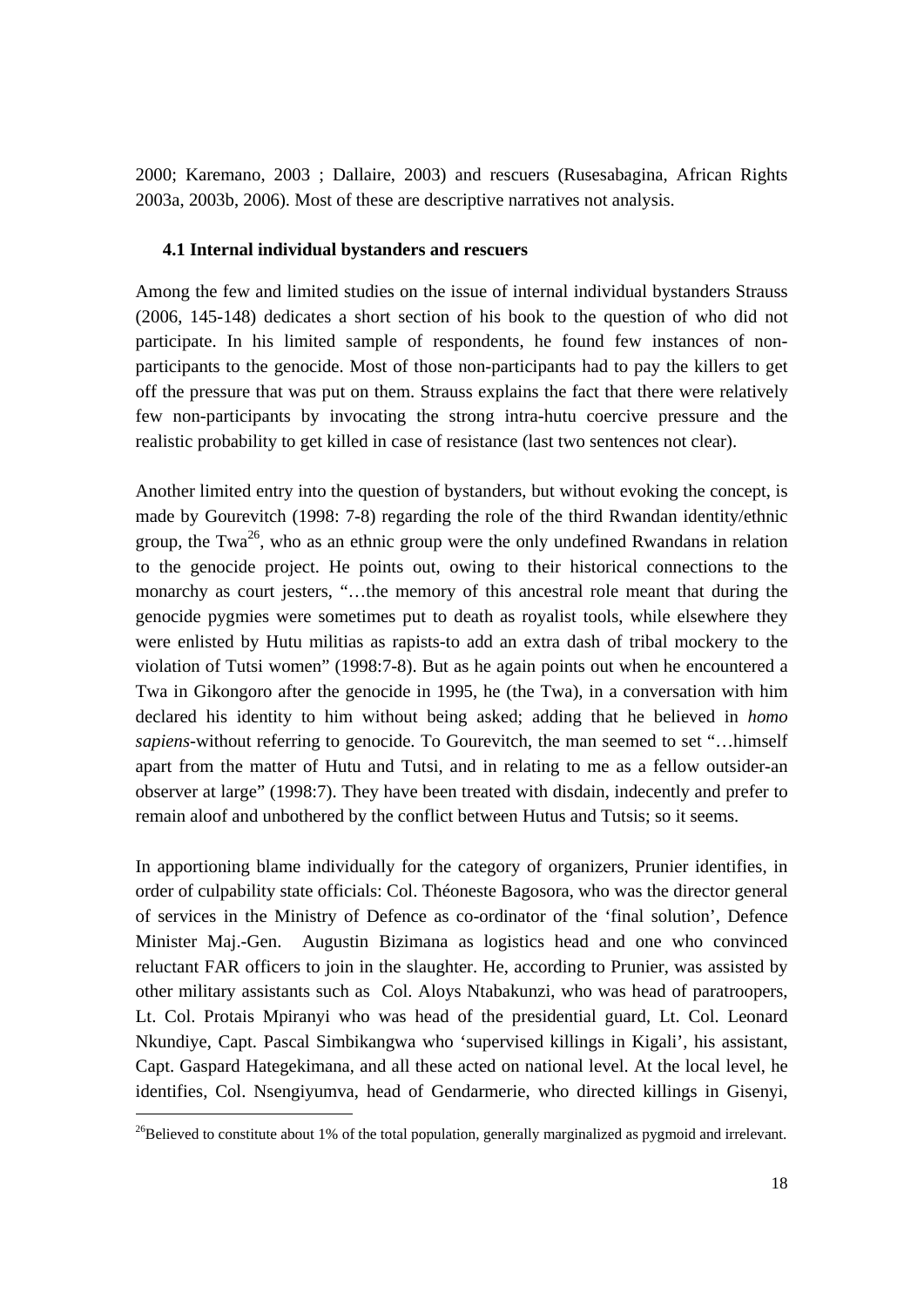Col. Muvunyi et cetera (1997:240). Civilians who co-ordinated murder at the national level included, Joseph Nzirorera, the Secretary General of MRND (D) who coordinated *Interahamwe* militia, Pascal Musabe, Félicien Kabuga, a businessman, financier of RTLM hate radio and President Habyarimana's in-law, Robert Kaijuka, leader of the extremist CDR party and locally, heads of prefectures and communes coordinated massacres in their areas. In a word, the organizers, according to Prunier, were a small elite group tied to the regime militarily, politically and economically; sharing not only the regime's privileges, but also the radical ideology of Hutu ethnic domination (1997:240- 242). And then, as noted earlier, adds the churches as bystanders.

Regarding testimonies of eyewitness bystanders Marie Béatrice Umutesi (2000) narrates her journey from Kigali where she witnessed the genocide onwards deep into Congolese forests in the west side of the continent where as a refugee she fled the advance of Kabila's and Rwandan troops. In the narrative one perceives that her position of bystander – i.e. of non-participant to the genocide- can be partially explained by her commitment to humanitarian values that she manifested by working for development NGOs in Rwanda. Paul Rusesabagina (2006) narrates his role as manager of the Hotel Milles Collines where he made his best to keep at bay the killers and managed to save 1.268 mostly Tutsi and moderate Hutu who had took refuge in the hotel. His narrative has been put on screen in the popular film *Hotel Rwanda*. In his book *And Ordinary Man*, the author gives one reason that may partially explain his action: the fact that his mother was a Tutsi and his father a Hutu and the tolerant moral-fiber from his family and upbringing. He also recalled vividly how his father, earlier in his life when he was a child, rescued and gave shelter to pursued Tutsi during the 1959 revolution.

Another high profile individual, who fits the designation of bystander-by *formal appointment* (Vetlesen, 2000) has narrated his experience during the genocide, General Romeo Dallaire (2003) the commandant of the UN military peace keeping mission that had been send in Rwanda a couple months before the genocide. While should have been a rescuer and his mission has rescued a number of Tutsi, the self-confessed striking overall failure to stop or subdue the genocide puts him the in the rank of bystanders. He explains his failure by the weak mandate of his mission that was restrictively interpreted by his New York headquarter when dangers were mounting and by too few badly trained troops and lack of adequate equipment.

When political pluralism started in Rwanda, in 1991, Charles Karemano (2003) became one of the leaders of Parti Social Democrate (PSD), an opposition party. When the genocide started in Kigali, the hardliners killed all the leading figures of his party. He managed to survive by hiding and then going to Butare which was the stronghold of the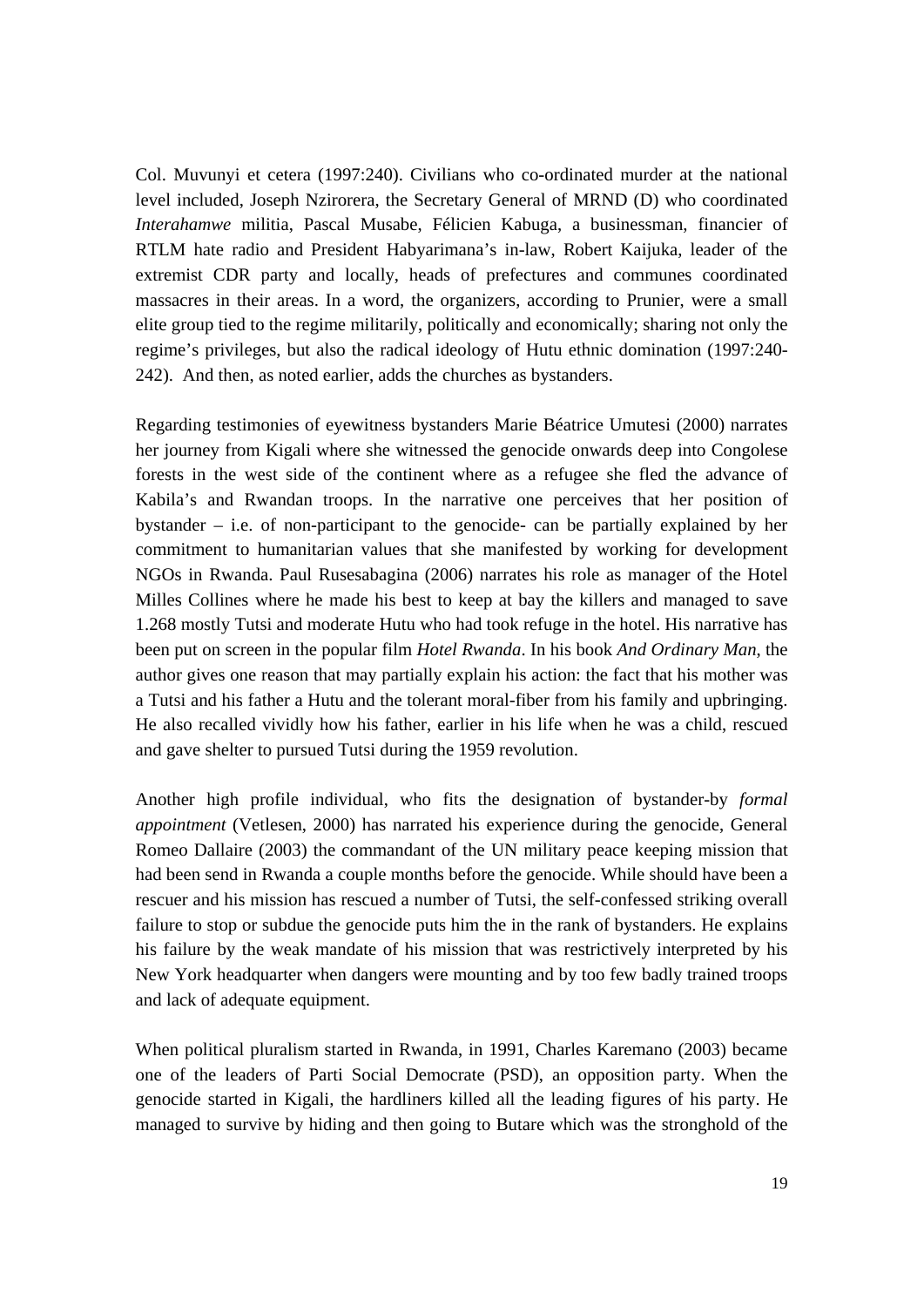PSD. After a while, the extremists ceased the killing of Hutu opponents. Karemano staid very discreet and didn't participate to the genocide.

Consider also that: Gen. Dallaire mentions roles of Col. Rusatira, Gatisinzi as 'moderate' and may fit description of bystander for they neither killed nor were they targeted. Other individuals he mentions are Bernard Kouchner, a Frenchman who at the time was president of a French NGO (former and now French foreign minister), and who contacted him saying he wanted to rescue children and later came back, breaking news about turquoise and attempting to convince him on behalf of France to support it; a French col. Who commanded evacuation of expatriates and did not even want to look at Dallaire leave alone discuss the genocide; etc e.g, see inserted para below

In a horrifying and graphic personal account of the conflict and genocide, and while indicting individual Rwandan Hutu extremists like Col. Theonest Bagosora, Gen. Augustin Bizimungu-Chief-of-Staff, minister of Defence Bizimana, militia leaders Robert Kajuga, Bernard Mamiragaba, Ephrem Nkezabera and individual outsiders like Bernard Kouchner, who, while a President of a French NGO, acted as conduit for his country's interests; countries like Belgium for abandoning Rwanda and its people at the hour of need, Gen. Dallaire in *Shake Hands with the Devil* summarizes, "Ultimately, led by the United States, France and the United Kingdom, this world body (the UN) aided and abetted genocide in Rwanda. No amount of cash and aid will ever wash its hands clean of Rwandan blood" (2003:323). A more interest account of events that come out of Dallaire's account is, who are the peacekeepers to be taken? This question is also apparent in other works (HRW, 1999). While the UN is criticized for lack of political will to act, and consequently for failing to give UNAMIR the right mandate, equipment, manpower, et cetera and for thining it out when genocide started, the few UNAMIR forces that remained performed heroic acts, saving people against all odds; but also, withdrew and left people to deny. And most disturbingly, the presence of UNAMIR ensured so aid of security and assurance that, possibly, individuals and families that might have left the country before the genocide stayed put.

Departing from pejorative qualities attached to the role of bystanders, in the context of the genocide in Rwanda, internal individual bystanders may fall into the praised category of those who did not participate, almost next to rescuers. A review of the related issue of rescuers shows the dangers that resistance to the genocide entailed as an indirect explanation to why so many participated and why being bystander was not easy.

In its report *Tribute to Courage*, African Rights ( 2003) narrates the stories of 19 Rwanda who stood up against the genocide either by hiding Tutsi or by deliberating choosing to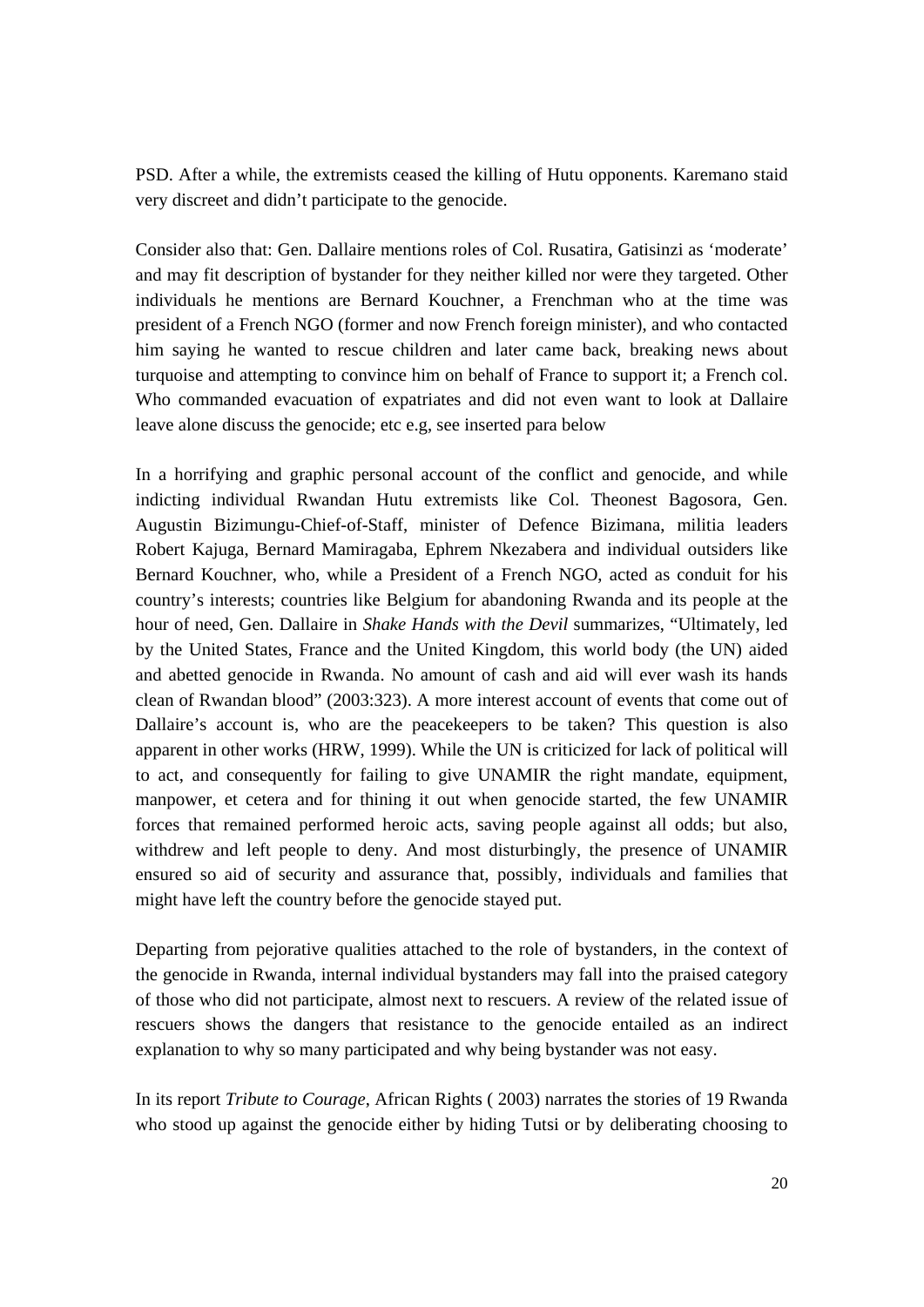share their fate by physically fighting alongside them against the killers and eventually be killed. The following table summarizes the information related to these rescuers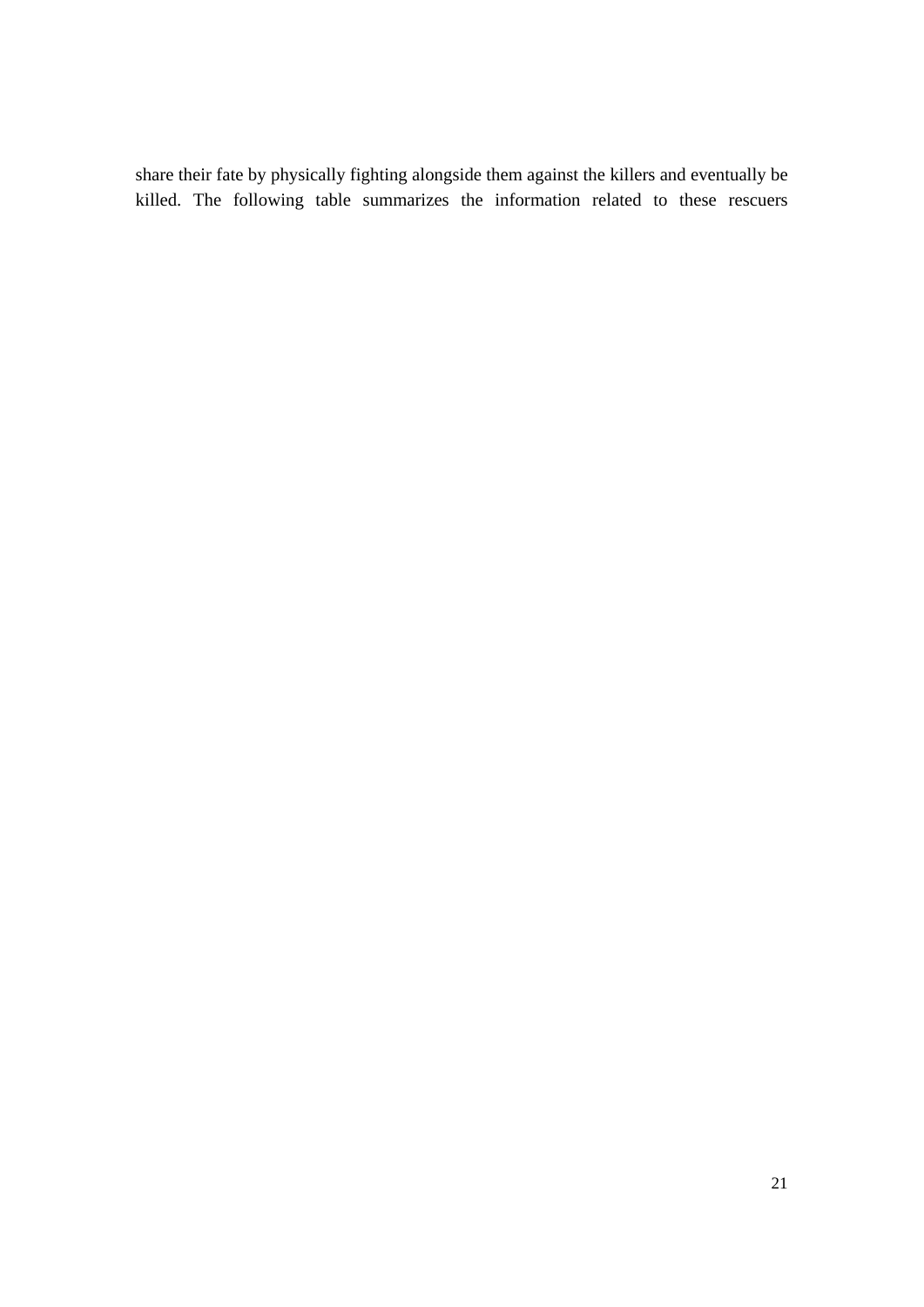# **Table 2: Some rescuers during the genocide**

| <b>Names</b>       | <b>Identity</b> | <b>Profession</b> | <b>Details</b>                                                                | Fate       | <b>Region</b> | <b>Number</b> |
|--------------------|-----------------|-------------------|-------------------------------------------------------------------------------|------------|---------------|---------------|
|                    |                 |                   |                                                                               |            |               | of Saved      |
| Froduald Karuhije  | Hutu            | house             | He hide refugees                                                              | survived   | Gitarama      | 14            |
|                    |                 | builder           |                                                                               |            | near          |               |
|                    |                 |                   |                                                                               |            | Nyanza        |               |
| Sula               | Hutu            | farmer            | Hiding                                                                        | Survived   | Gitarama      | Her           |
|                    | woman,          |                   |                                                                               |            | near          | grandson      |
|                    | muslim          |                   |                                                                               |            | Nyanza        | expelled      |
|                    | 75 years        |                   |                                                                               |            |               | the Tutsi     |
| Father Vieko Curic | Ex-             | Priest            | Sheltering                                                                    | Lived      | Norht         | about 100     |
|                    | Yugoslav        |                   | And transferring to a save camp                                               |            | Gitarama      | saved         |
| Callixte           | <b>Dubious</b>  | Burgomaster       | Exhorting not to kill,                                                        | Killed     | Gitarama      |               |
| Ndagijimana        | hutu            |                   | Fighting                                                                      |            | near          |               |
|                    |                 |                   |                                                                               |            | Nyanza        |               |
| Wolfgang<br>Dr.    | German          | Physician         | Treated, fed and give water to Tutsi. Refused to leave his wife               | Managed    | Kiguye        |               |
| Blam               | Married         |                   |                                                                               | flee<br>to | town          |               |
|                    | Tutsi<br>to     |                   |                                                                               | with       |               |               |
|                    | woman           |                   |                                                                               | wife       |               |               |
| Jean-Marie         | Dubious         | Burgomaster       | Exhorting not to kill,                                                        | Killed     | <b>Butare</b> |               |
| Gisagara           | hutu            |                   | Fighting                                                                      |            | near          |               |
|                    |                 |                   |                                                                               |            | Nyanza        |               |
| Father<br>Célestin | Hutu            | priest            | Gave shelter in his church                                                    | Survived   | Downtown      | About         |
| Hakizimana         |                 |                   |                                                                               |            | Kigali        | 1.500         |
| Thérèse            | Hutu,           | Traditional       | She hide and took care of refugees                                            | Survived   | Kigali        |               |
| Nyirabayovu        | woman,          | midwife           |                                                                               |            | town          |               |
|                    | 67              |                   |                                                                               |            |               |               |
| Father Jean-Bosco  | Hutu            | Priest            | He welcomed refugees and took care of them, then he organized their           | Killed     | Kibungo       |               |
| Munyaneza          |                 |                   | resistance, fought alongside them and got killed with them                    |            |               |               |
| Paul Kamanzi       | Hutu            | Shopkeeper        | Refused to leave his Tutsi friends, fought alongside them and got killed with | Killed     | Kibungo       |               |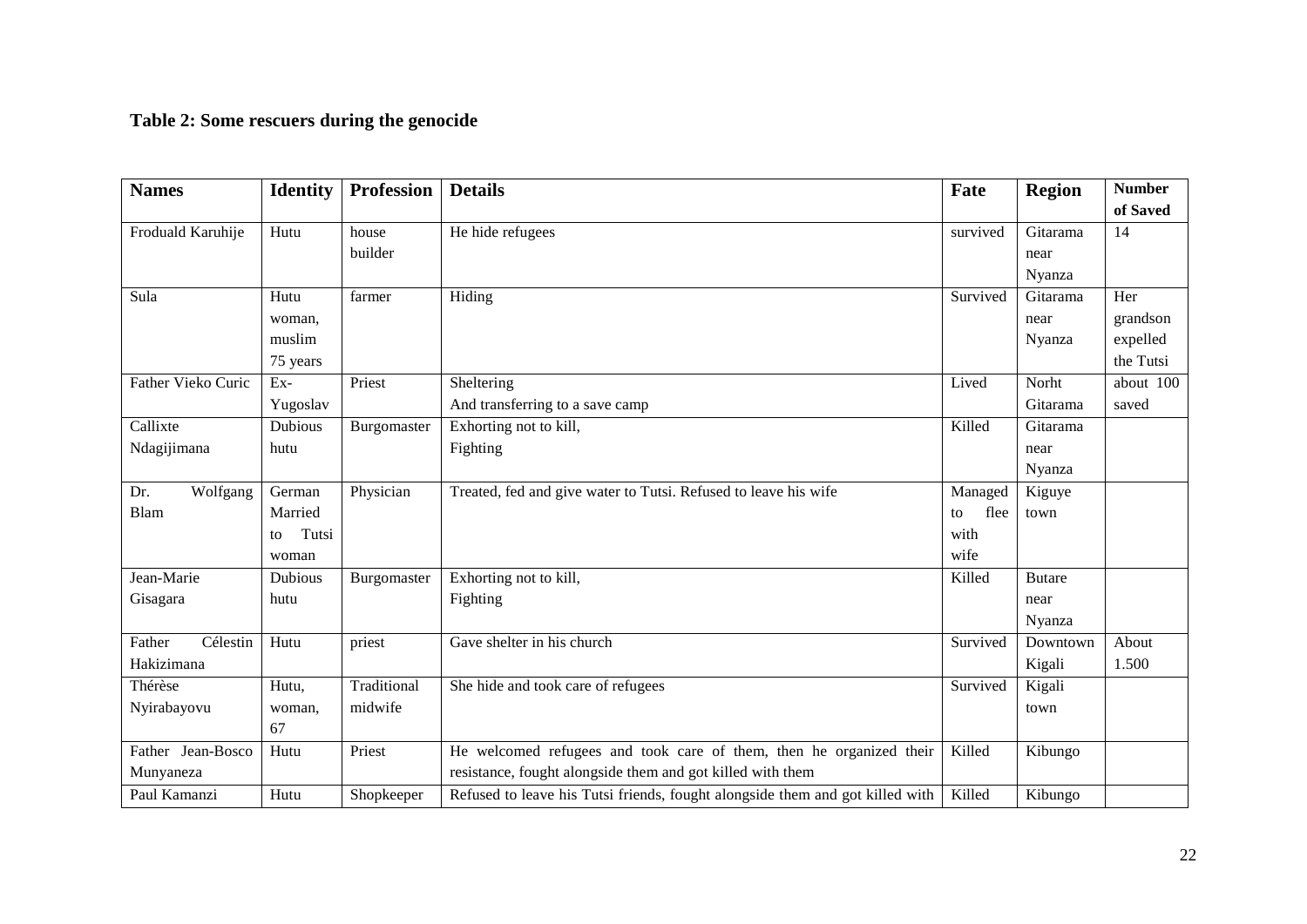African Right published two separate reports on two other rescuers. One, *A True Humanitarian* (2006) on Karl Wilkens, the American country director of the Adventist relief Development Agency (ADRA). When other expatriates were evacuated in the beginning of the genocide, he refused to leave his Rwandan colleagues and friends to a certain death. He managed to save hundreds of lives. Another report, *The Gisimba Memorial Centre: No place for Fear* (2003), was written in tribute to Damas Mutezintare Gisimba. Gisimba was in charge of an orphanage counting 60 children Hutu and Tutsi, plus a number of Tutsi staff, and his wife who was also Tutsi. Because he managed to keep at bay the killers, men, women and children started to take refuge in his centre. At the end of the genocide, he had managed to save close to 400 people.

# **4.2 The Church as a bystander**

A number of authors have identified the Church, mainly the Catholic and Protestant Churches not only as unable to offer moral guidance and leadership in the Rwandan crisis, ethnic violence and marginalization in the historicization of the conflict, but also as bystanders as well as complicit in the 1994 genocide (Prunier, 1995, 1997, African Rights, 1994, 1995, Berry & Berry, 1995, HRW, 1999, Mamdani, 2001, Gatwa 2005). Historicized as an agent of colonial rule, and ethnic domination-first on the side of Tutsis and later Hutus in postindependent Rwanda, the church, both the Catholic and the Protestant Churches are discussed as a combination of accomplice to the genocide and victim. For instance, whilst the church is reputed to have supported colonial rule, it also supported subsequent post-independence regimes of Kayibanda and Habyarimana which were discriminative against Tutsis; and also, in the schools it controlled, practiced 'quotas system' i.e. allowed Tutsis minimal access (ibid).

While all the above writers and organizations expound the role of the church during the genocide, it is Gérard Prunier that succinctly discusses it in terms of bystander; a claim contested by Mahmood Mamdani who instead sees the Church as accomplice with some of its members-Tutsis as victim (2001). But one the question of whether there were any bystanders, Prunier notes that these were largely, the Churches; although some Christians did help and not kill, the church hierarchy was either useless or accomplices to genocide (1997:250). He notes that, in fact, this is revealed by priests themselves, mainly ones who had been advocates of human rights which they saw as the modern incarnation of Christian values. He quotes two of them as wondering:

*'Why did not the Bishop react? They made a few vague speeches but had no prophetic commitment. If they had spoken out, the massacres might have stopped. (…) Most of the priests who were killed were those who had defended human rights. (…) Only two bishops (out of nine) spoke out clearly, those of Kibungo and Kabgayi. The bishop of Rwankeri even dared to ask the Christians to support the (interim) government' (Prunier, 1997:250, citing Jean Chatain, May 1994)*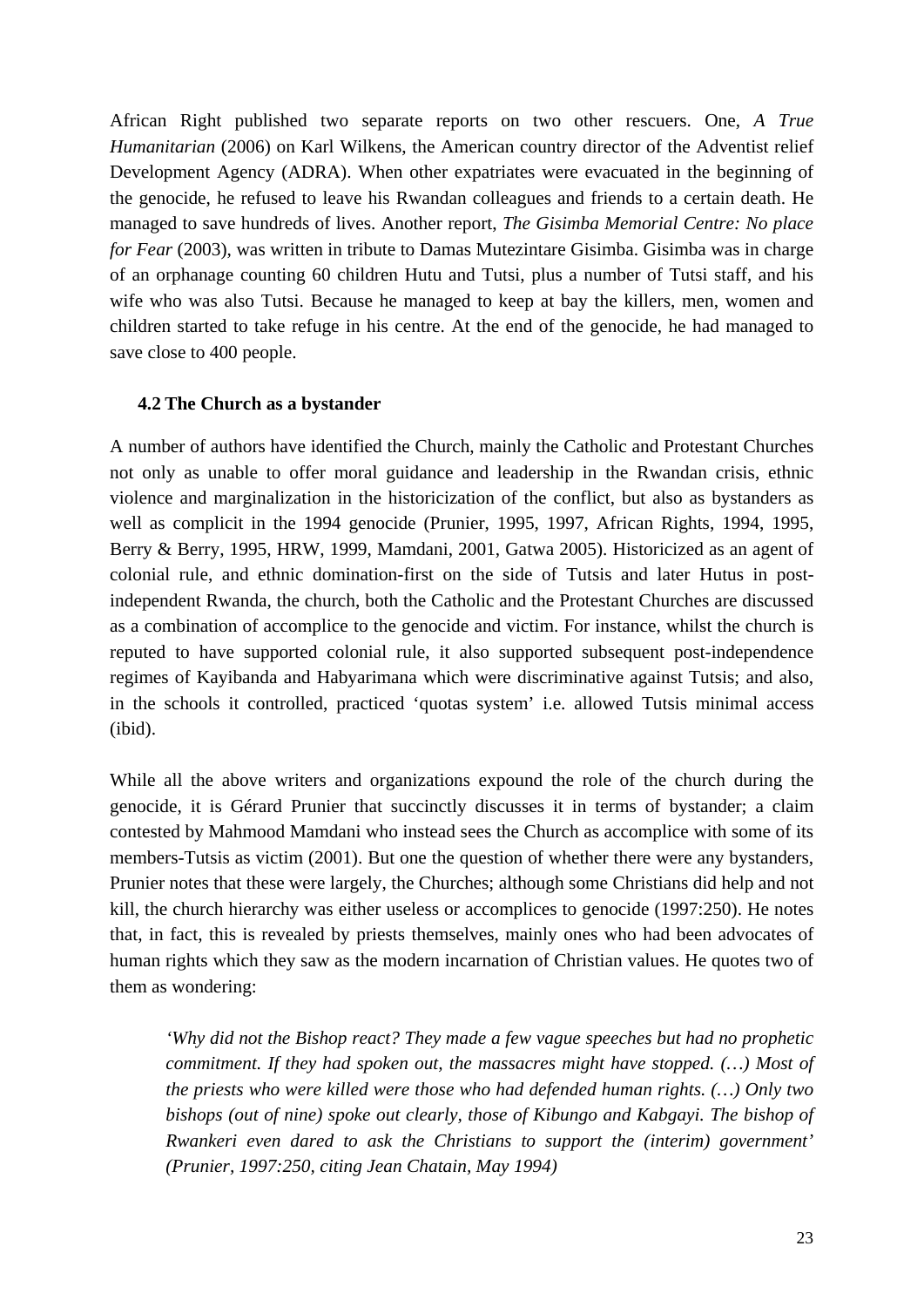However, Mahmood Mamdani, in his book, *When Victims Become Killers* (2001) rejects Prunier's claim that the churches were bystanders. Instead, he reckons, "the church was a direct participant in the genocide". He adds that, like the rest of society, the Church was divided between those who were to be physically eliminated-the Tutsis and "those who led or facilitated the killings"; with no middle ground. He reports that priests who had, prior to the genocide opposed the ethnic quotas, say in schools were the first victims. In all, 105 priests and 120 nuns; accounting for at least quarter of the clergy. On the other hand, about a dozen priests are said to have directly participated in the killings while others supervised gangs of killers. Citing a Lutheran minister who had been told by marauding militias that "You can have religion afterwards"; the minister explained to a reporter why he was moving with a machete: "Everyone had to participate. To prove that you weren't RPF, you had to walk around with a club. Being a pastor was not an excuse" (2001:226).

While showing the nature of Church hierarchy complicity, Prunier notes that Fathers Vleugels and Theunis of the White Fathers did, throughout the genocide, send faxes to their orders, indicating names of priests killed, but nothing on the mass killings of Tutsis, names of perpetrators and killers; except when, it was the RPF suspected-then all the details, including names and other particulars would be given (1995, 1997:250-252).He adds that if foreign priests could distort what was happening, it was even worse with the Hutu clergy; adding that, at the end of the genocide, "There was not the slightest trace of collective guilt among the Christian clergy'. Instead, after the genocide, tried, by listing names of 192 priests killed to claim a moral ground and present itself as a martyr (Prunier,  $1997)^{27}$ . He adds that while there are a few courageous priests who saved their Christians, and while Tutsi and moderate Hutu priests were killed, the majority of Hutu priests remained passive and indifferent to the killing of their charges. This indifference and complicity of the Catholic Church, according to Prunier had international consequences as 'Christian Democratic International' followed suit, developing a cold attitude towards RPF and failing to condemn the extremists or the massacres (1997:251).

Regarding the Protestant Churches, Prunier notes that while not historically linked to the Hutu government, it was no better bystanders; although its leadership acknowledged their complicity. He cites Rev. Roger Brown who writes, 'Anglican Church leaders were too closely aligned with the Habyarimana government. The archbishop spoke openly in support of the president and his party. (…) The ethnic issue also run deep within the churches and all the Anglican diocesan bishops were Hutu' (1997:252).<sup>28</sup>

1

<sup>&</sup>lt;sup>27</sup> Citing the Monthly Catholic magazine, Dialogue No. 177, August-September, 1994, pp.123-35

<sup>&</sup>lt;sup>28</sup> Citing Revd Roger Brown, "The role of the Churches in Rwanda: Anglican Perspectives", December 8, 1994. Also see, Tharcisse Gatwa and André Karamaga, Les autres Chrétien Rwandais: la Présence protestante, Kigali: Urwego, 1990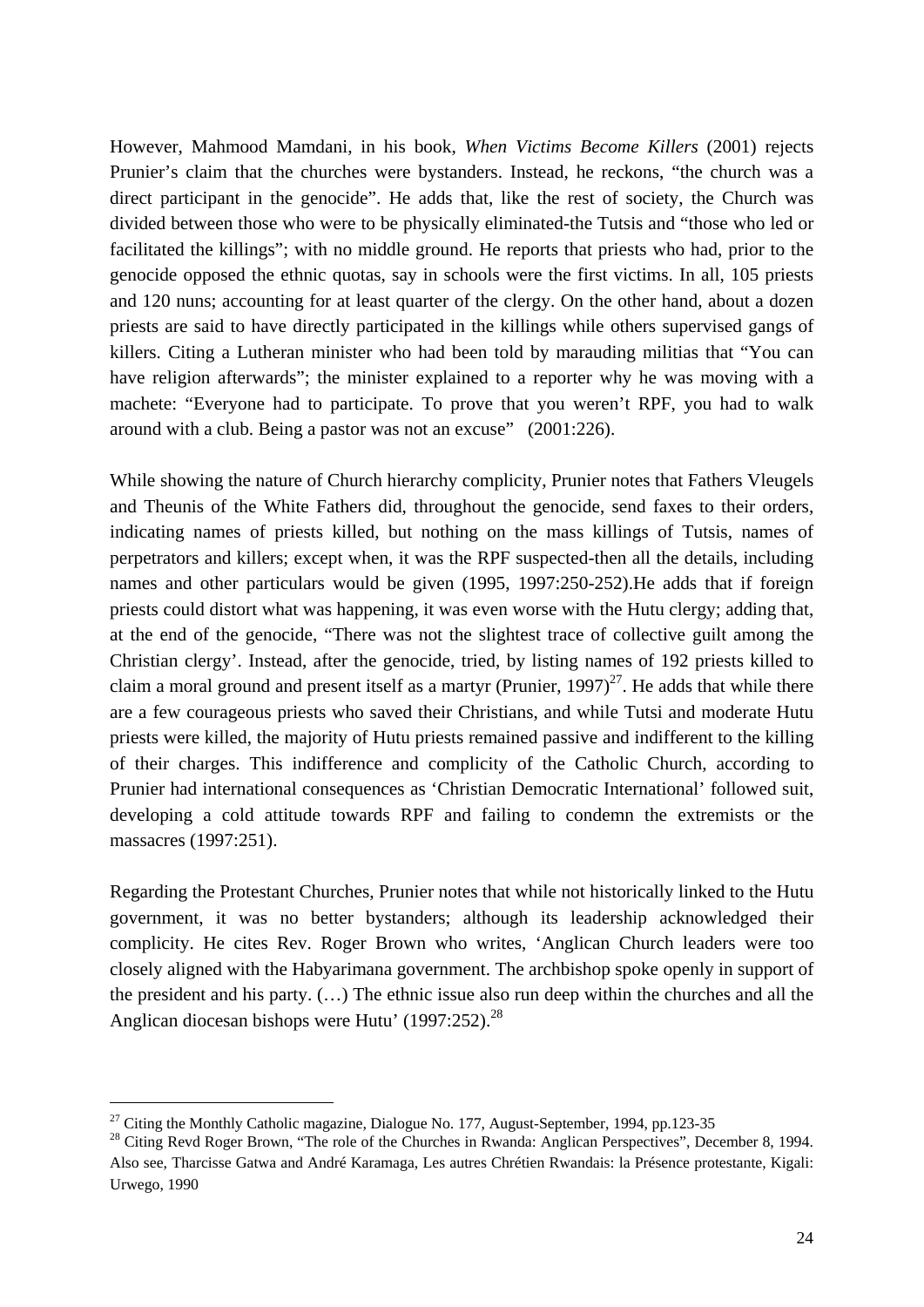In contrast to the Catholic and Protestant Churches, Prunier reports that, although a small proportion of about 1.2%, it was only the Muslim denomination that protected its members from the genocide. To him, this owes, not only to their discrimination in the country, but globally, that, in this context, made it overcome ethnic identity (1997:253). However, he does not say whether or not the Moslem community opposed the genocide nor does he indicate whether they did rescue people in danger or just looked on-as this would qualify them as bystanders.

The result of this complicity and passivity is that immediately after the genocide, Prunier reports that there was a 'church in exile' that refused to denounce the genocide, but which was also rejected by Tutsi 'returnees'. On the part of the Catholic Church, twenty-nine priests, on August 2, 1994, a month after the genocide wrote to the Pope claiming innocence of the Hutu in the genocide and instead, placing it on the RPF; but with the same breath, rejecting the formation of an international tribunal to try perpetrators  $(1997:252).^{29}$  The UNHCR, according to Prunier complained as early as November 18, 1993 to the Minister of External Affairs at the recruitment of Burundian refugees into the Interahamwe militias and finally, according to him, the killers, unfortunately, 'were the ordinary peasants' (1997:246-247, also see, African Rights, 1994:59). As a bystander, while this action of writing such a letter was ignored, had it been followed by similar actions from other organizations, probably a genocide would have been foiled.

Human Rights Watch (1999) also holds the Churches and the clergy as at most, bystanders, and accomplice. While noting, in *Leave None to Tell the Story* that Tutsi clergy were targets as any other Tutsis in the general Rwanda society, it notes that four days into the slaughter, the Catholic bishops issued a statement supporting the interim government and calling on all Rwandans to support it.

# **4.2 The media**

1

Melvern also indicts the international press for misleading the world about what was happening in Rwanda. While noting that some journalists like Philippe Ceppi had as early as April 11 had written in French newspaper Libération that what was happening was a genocide; followed by Jean Hélène in Le Monde on April 12, other reports after this described what was happening as tribal frenzy, chaos and renewed civil war, to the extent that even the analysis written by the director of US Committee for Refuges, Roger Winter who had returned from Rwanda describing what was happening in Rwanda as a politically motivated killings orchestrated by extremists using ethnicity, the article was rejected by most US papers, including the Washing Post and New York Times; only accepted by Toronto Globe and Mail. Her verdict on the behaviour of the international media is this, "The media's failure to report that genocide was taking place, and thereby generate public pressure for something to be done

<sup>&</sup>lt;sup>29</sup> Although the international community rejected this an the International Criminal Tribunal for Rwanda (ICTR) was formed and is based in Arusha, Tanzania.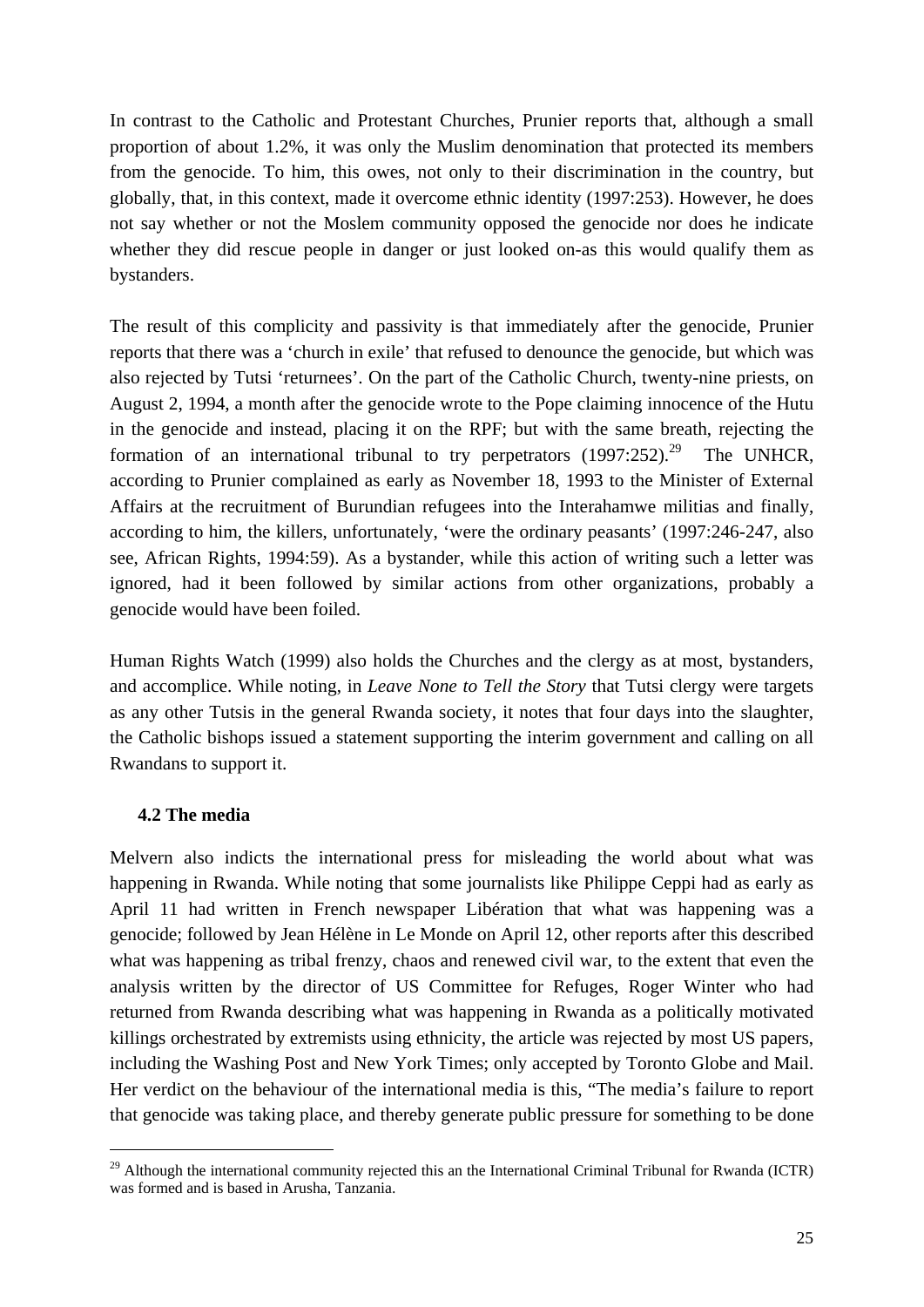to stop it, contributed to international indifference and inaction, and possibly to the crime itself" (2006:137-138).

While discussing the local press, the hate-media as accomplice to the genocide, Linda Melvern accuses the international press-including *Le Monde*, *The Guardian*, of at best, ignoring the deteriorating situation and the genocide and at worst, trivializing what was happening as old tribal rivalries and massacres (2005:102). 'Mass media reach not only people's homes, but also their minds, shaping their thoughts and sometimes their behavior'.

Elsewhere, the media has been heavily presented as a perpetrator of genocide leading to what is now known as hate media (Chrétien, 1995, Prunier 1995)<sup>30</sup>, it has to be recognized that within Rwanda, it was the same media that, while it incited people to commit genocide, particularly RTLM, and Kangura, long before the start of the actual genocide on April, 6, 1994, had reported the impending catastrophe. Reminding his readers that the genocide had been known since 1993, Prunier notes that the extremist media had warned, even with accuracy of the president death and the genocide that would ensue. He quotes the extremist Kangura (wake up) newspaper No. 55 of January 1994 which wrote: 'who will survive the March war?', adding, 'The masses will rise with the help of the army and the blood will flow freely'. In La Médaille Nyiramacibiri of February 1994, the newsletter writes in a headline, 'By the way, the Tutsis could be extinguished' (1995, 1997:222).

However, whilst the media has been discussed as accomplice, the local press cannot, from what has been written, be called passive. Negatively, it prepared the population of what was coming; although the message is always and can always be interpreted differently. For instance, in the early days of April 1994, RTLM, the infamous hate-media broadcast messages indicating something sinister was being organized. Specifically, on 3 April it announced, "On the 3rd, 4th, and 5th, heads will get heated up. On the 6th of April, there will be a respite, but a small thing will happen. Then on the 7th and 8th and other days in April, you will see something (Prunier, 1995, HRW, 1999). *La Médaille Nyiramacibiri*, a journal allied with MRND wrote in its February 1994 issue, "By the way, the Tutsi race could be extinguished," and Hassan Ngeze's *Kangura* magazine cold-bloodedly wrote in its January 1994 issue No.55 that the President would die in March and asked, "who will survive the March War?" (Prunier, 1995, HRW, 1999). Coming long before the start of the genocide, what can this be called?

#### **4.3 The Rwandese Patriotic Front (RPF)**

1

Although not discussed in the context of rescuer, Prunier writes of the RPF, in relation to the perpetrators of the genocide that the latter had counted on 'their capacity to resist the RPF militarily and it was their miscalculations on that factor-and that factor alone-which defeated them'. That is, he discusses the RPF as rescuers; a point also made by Gen. Dallaire (2003).

<sup>30</sup> Jean Pierre Chrétien, (editor), *Rwanda: Les média du Génocide*, Paris: Karthala, 1995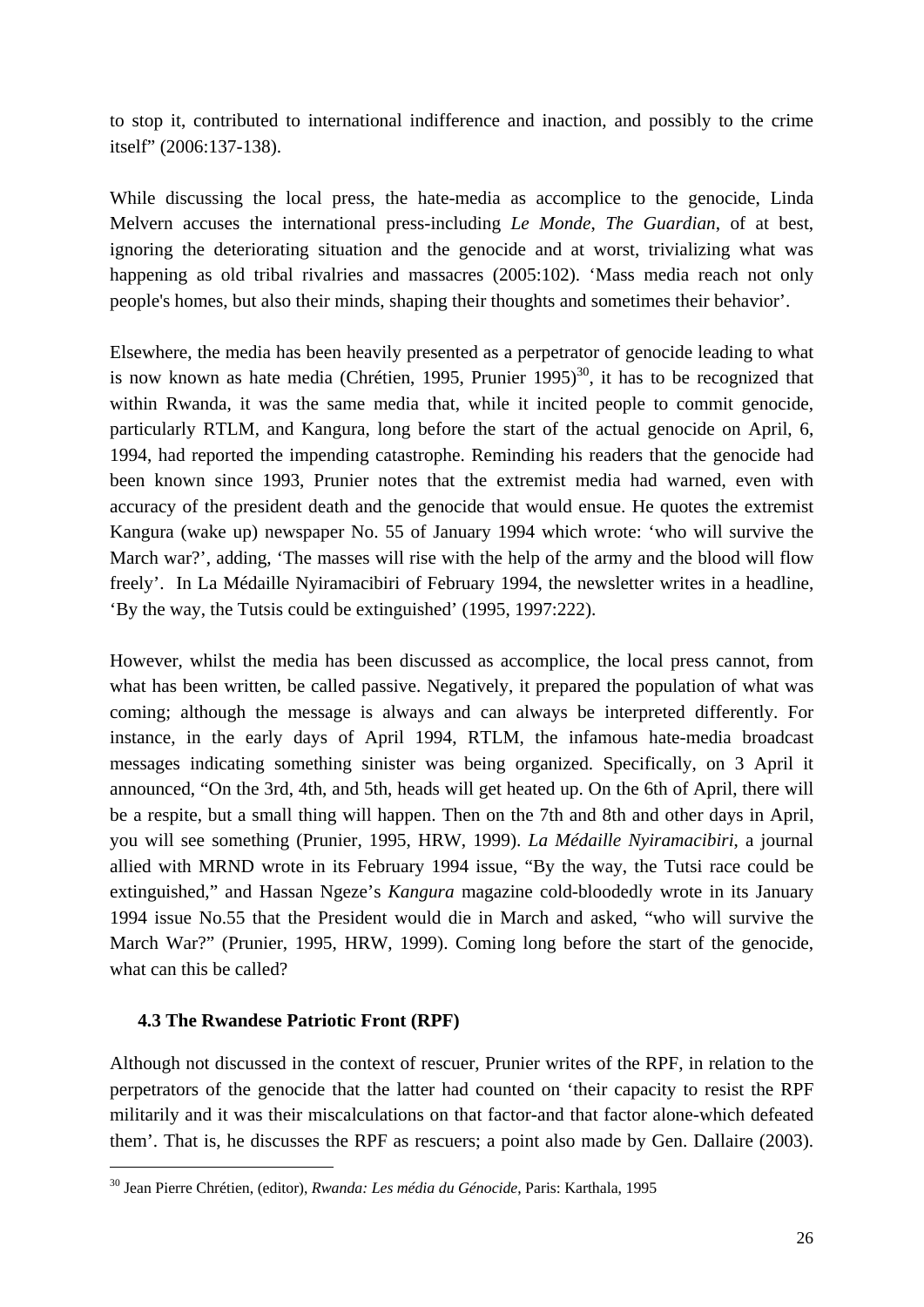Both authors concur that had perpetrators of the genocide succeeded on this factor i.e. militarily defeating the RPF as envisaged, they would have succeeded in their plan of the total extermination of the Tutsis as a group (1995, 1997, 2003).

 Regarding 'moral rules/standards', Prunier writes that, the reasons why the genocide had a popular agency among Hutus is a result of years of indoctrination into the 'democratic majority' ideology, demonization of the Tutsis, a strong and authoritarian state, the culture of unquestioning obedience, and the evolution of this hate ideology to the point where killing a Tutsi was no longer regarded as a crime, but also, especially in times of crisis, rewarded (1995, 1997)

# **4.4 External bystanders documented as 'role of…'**

Another type of research, whilst not using nor discussing the concept of bystander, except Staub (2003) and Prunier (1995), focus on external bystanders; for they document roles of the United Nations (UN), UNAMIR, the Organization of African Unity (OAU, now AU), or specific countries, including France, Uganda, the United States of America (USA), Belgium, the United Kingdom (UK), Egypt, Russia, China, Burundi (Kroslak, 1998, 2007, Melvern, 1996, 2000, 2004, 2005, 2006, Anyidoho, 1997, 1998, Barnett, 1997, Burkhalter, 1995, Gourevitch, 1998, Samantha, 2001, Dallaire, 2003). These works, some detailed and well researched, expound actions, inactions and passivity of external bystanders-especially the UN, France, Belgium and USA.

In passing and in less systematic form however, Ervin Staub, in his book, *The Psychology of Good and Evil: Why Children, Adults, and Groups Help and Harm Others* (2003), in a small section discusses the concept of bystander in relation to the Rwandan genocide and identifies the international community in general, but uniquely, the United nations (UN), United Nations Mission to Rwanda (UNAMIR), France, USA, and Belgian as culpable. He discusses this concept in relation to the concept of victim and perpetrators and how the actions and inactions of these bystanders may have affected the course of evil; for while it encouraged perpetrators, sending a signal that they would not pay for their actions; such actions also increased the likelihood of more deaths for the target victims. For instance, when the Habyarimana regime claimed self-defense and France responded by sending troops to its rescue in the face of the invading RPF. This factor led to a spiral of related France actions that sustained the genocidal actions of the Habyarimana regime; and later, the interim-government that supervised the genocide; and whose representative to the UN was allowed to address the UN Security Council despite UN members' knowledge that a genocide was being carried out (2003:346-349). These actions of France are also elsewhere cited to pin it as accomplice to the genocide (Prunier, 1995, African Rights, 1994, Human Rights Watch 1999, Dallaire, 2003).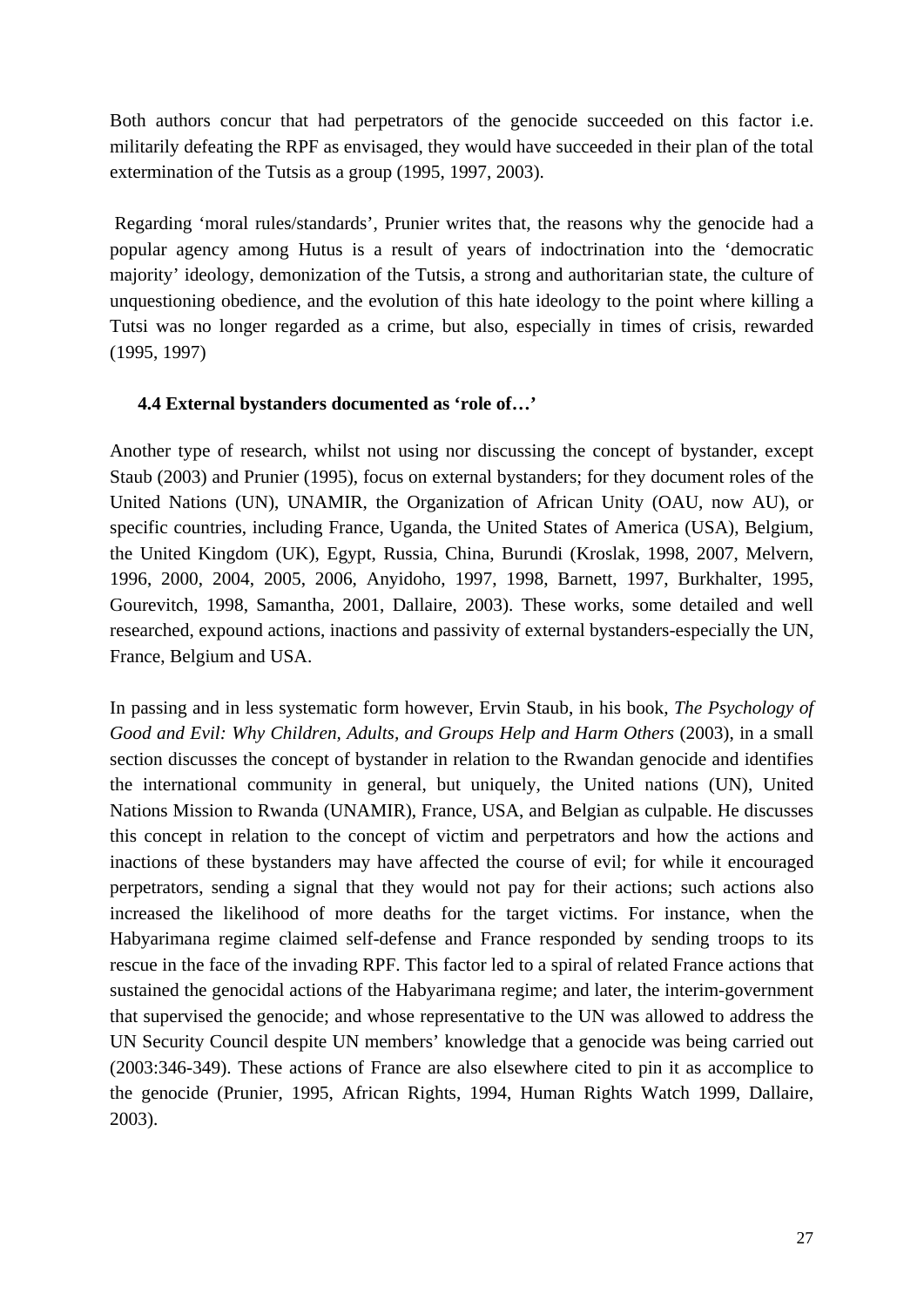Posting that bystanders normally respond to events and violence not on the basis of informed evaluation of what is happening nor on moral principles; but on a history of prior relationships, Ervin Staub also uses the term 'bystander nations' to point an accusing finger at these nations not only for remaining passive, but some as complicit, through inactions or actions that allowed the genocide to happen as planned by perpetrators (2003:341-349). Staub identifies actions or inactions of these states that fit the description of evil-bystanders; specifically France. He notes that France, sent troops to the rescue of President Habyarimana's regime when the Rwandese Patriotic Front (RPF) attacked. He writes that while it might be forgiven for probably not knowing the real motives of the regime it was defending, when the regime started massacring Tutsis in early 1990s, France did not complain or express outrage. Secondly, with the signing of Arusha Accords in 1993, which prohibited supply of arms to the Rwandan government, France continued to supply arms. Finally, whether acting on the basis of personal friendship between President Mitterrand and Habyarimana, or whether to keep at bay the RPF which was considered 'Anglophone' extending Anglo-Saxon influence, Staub notes that France did not act on the information it had on moral principles or accurate information on what was happening; but continued to support even members of the defeated interim government that had directed and supervised the genocide (2003:347).

Gérard Prunier, albeit generally discussing, from a historical perspective the origins of the conflict, perpetrators, victims and the role of the international community in the genocidewhich he views as a process starting in 1959, has a small sub-section on bystanders under the section coined in question format, '*Who were the bystanders*'. Largely, he sees bystanders as being the churches-Catholic and Protestant Churches; with the Moslem community largely protecting its followers from participating in the genocide (1997:250).

In this sense, and since many of these works also narrates specific roles, actions and inactions of some members of the international community and NGOs, like Human Rights Watch's '*Leave None to Tell the Story*' (1999), African Rights' '*Rwanda: Death, Despair, and Defiance'* (1995), and reports such as that by the Organization of African Union (now African Union) '*Rwanda: The Preventable Genocide'* indirectly refer to specific roles of nations, OAU and UN as bystander-although this concept is not used.

Like others (Prunier, 1995, African Rights, 1995, Human Rights Watch, 1999, Melvern 2000, Mamdani, 2001), Staub adds that France was however not the only culprit to the genocide. Other members of the international community are also responsible; for information was available explicitly narrating not only what was being planned, but later as genocide was being committed. To support his claims, he cites reports by Human Rights Watch, information from UNAMIR Commander Lt. Gen. Dallaire. In this light, he finds the United States as a 'passive bystander'; but more revealingly, adds that the US "…also acted in ways that made response by others less likely" (2003:347).He adds, "The United Nations, other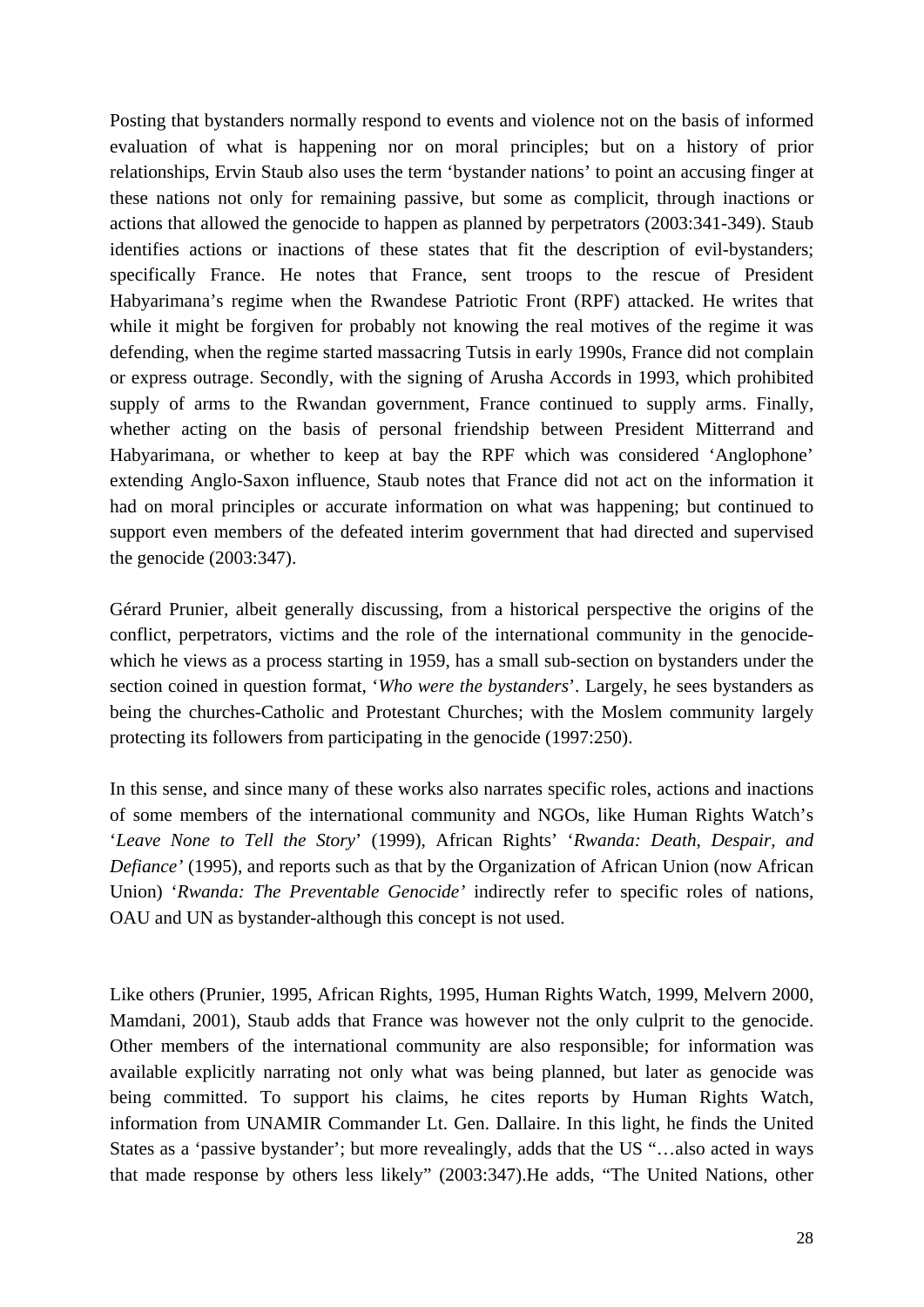nations, and the United States resisted calling the violence genocide, so that the genocide convention, which requires or at least creates strong pressure for a response, would not be invoked; The United States resisted and slowed down a vote in the Security Council on sending back peacekeepers, even though U.S. troops were not required; the United States refused to provide equipment but insisted on leasing it to the United Nations; the united States and the United Nations haggled over the amount to be paid for the equipment, while every day many thousands of people were killed (2003:347-348, Gourevitch, 1998, Dallaire, 2003).

In a more explicit and well researched book titled, '*The Role of France in the Rwandan Genocide*' (2007), Daniela Kroslak asserts that France did not only know about the impending genocide, but also armed, trained FAR, and the genocide militia-Interahamwe and helped its organizers to escape when they were eventually defeated by the RPF as well as continued to fund their operations in Eastern DRC in the preparation to re-attack Rwanda. This, according to her, marks France as an accomplice. As evidence of the source of reliable information for France to have known, she cites France's well placed Embassy in Kigali; its secret service; human rights reports like Human Rights Watch and local human rights organizations whose reports were widely circulated; the briefing by UNAMIR reports and UNAMIR force commander to the French ambassador which emphatically outlined the planned genocide, and arms being circulated and France's well placed position at the United Nations Security Council where it has a permanent position; which was briefed on what was happening. Instead of acting on this information to stop the impending danger, France, together with other members of the UN Security Council allowed Rwanda's ambassador to address the council and remain on it when it well knew that his government was carrying out genocide (2007). Most of this information is confirmed by Lt. Gen. Roméo Dallaire in his memoire, *Shake Hands with the Devil* (2003); Linda Melvern in *A People Betrayed: The Role of the West in Rwanda's Genocide* (2003), Human Rights Watch, *Leave None to Tell the Story* (1999), African Rights, *Death, Despair and Defiance (1995).* 

By far, African Rights' *Rwanda: Death, Despair and Defiance* (1995) and Human Rights Watch's *Leave None to Tell the Story* are the most exhaustive witness account of the horrors of genocide and its evolution. Relaying on documentary evidence and witness account, the two volumes, in almost complementary manner, document the killing machinery, right from the intellectuals, the ideologues of the 'final solution'; the perpetrators-including the top MRND and CDR politicians; the implementations of the slaughter, including the Presidential Guard (GP), the ordinary soldiers (FAR); the militias (Interahamwe<sup>31</sup> and Abahuzamugambi<sup>32</sup>); ordinary Rwandans who killed; victims; rescuers and bystanderslargely, defined as external e.g. UN, U.S.A., France, Belgium and other countries. To this list, Helm Jutta in a paper titled, *Willing bystanders and the Politics of Memory* (2004), adds Germany as a former colonial power and one that was well connected to the Rwandan peoplethrough government and NGOs.

1

<sup>&</sup>lt;sup>31</sup> Kinyarwanda word for 'those who work or act together'.

 $32$  Kinyarwanda word for 'those with a common purpose, objective or agenda'.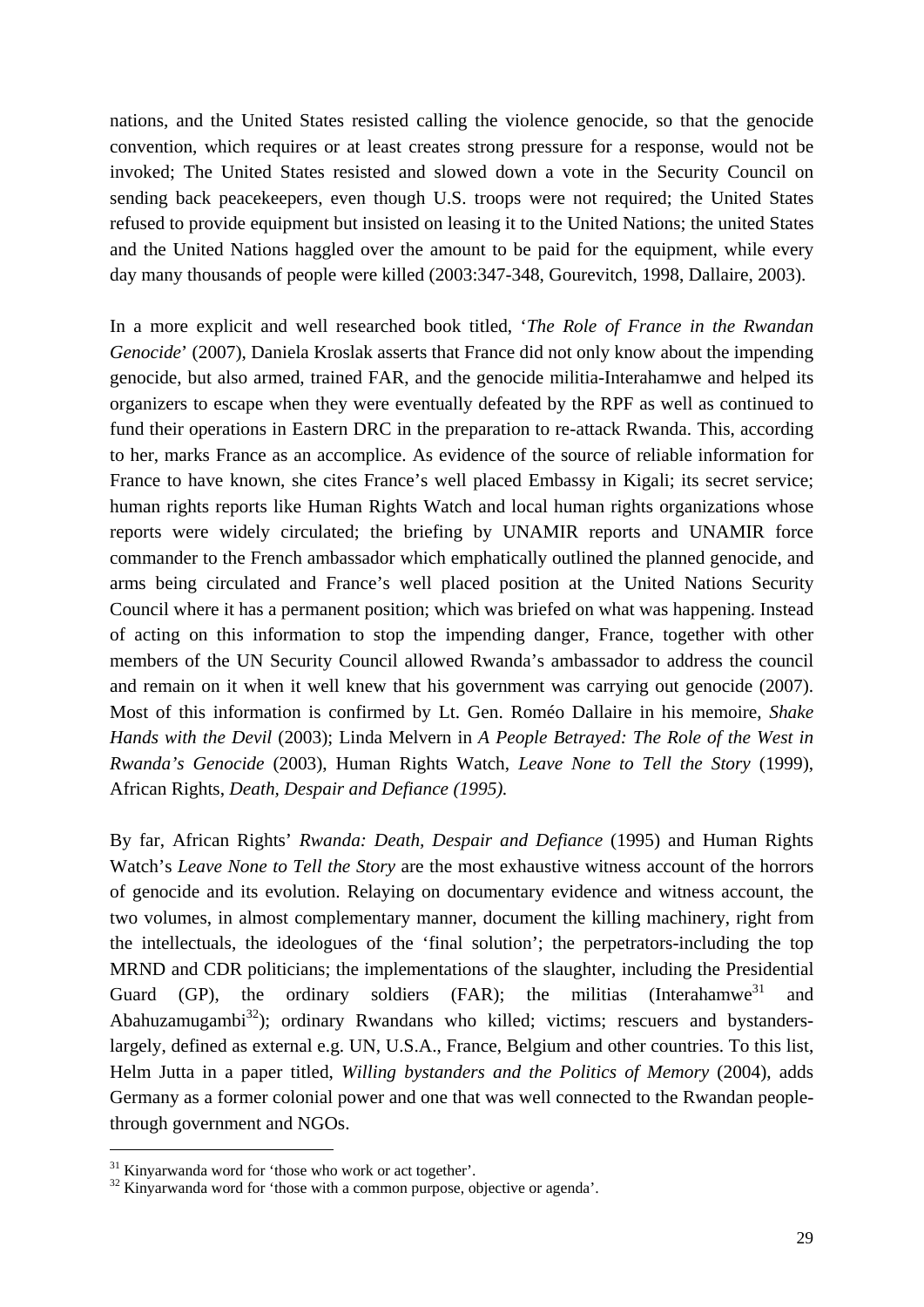Human Rights Watch notes that while Rwandans bear the primary responsibility for the genocide, the international community, shares the shame for watching as the crime was committed. It goes further to indict the UN for failure to implement the principle of NEVER AGAIN, failing to provide adequate information and guidance to members of the Security Council; reducing UNAMIR and not acting despite reliable information from, among others, its force commander. In addition, it also principally indicts three countries: Belgium for withdrawing its peacekeepers and leading UN force reduction; the U.S for preferring saving money to lives and for slowing down relief force; and France for continuing to support a government that was committing genocide (1999:17). These actions and inactions, for instance the killing of ten Belgium peacekeepers and Belgium responding by withdrawing its forces and championing the withdraw or reduction of UNAMIR, says Human Rights Watch, and indeed others (Prunier, 1995, 1997, African Rights, 1995, Mamdani, 2001), vindicated genocide planners for they had predicted that by killing some peacekeepers, the UN would withdraw, leaving them to accomplish Tutsi extermination without international action.

One of the foremost researches that exist on the Rwandan genocide is that by Gerard Prunier titled, *The Rwanda crisis: History of a Genocide* (1995, 1997). While historicizing the history of the conflict and the genocide in this tiny central African country, to avoid confusion regarding the demarcation between politically motivated killings targeting opposition politicians and the genocide that ontologically targeted Tutsis simply due to who they are, he asks certain questions that enable him to discuss perpetrators, victims, rescuers and bystanders. These questions include: (i) 'Who were the organizers'? (ii) 'Who were the killers?' (iii) 'Who were the victims?' (iv)Were there any bystanders?' (1997:237-250).

By organizers, Prunier does not mean either the actual killers or the brains behind the genocide i.e. intellectual instigators, but, as he notes, "…people who actually carried out the organization of murder squads, distributed guns and gave or relayed instructions at a high level" (1997:239). Whilst noting the complexity of identifying the real individuals who give orders to mass murder, in the Rwandan genocide, the question of 'who' is easily answered, for the same names keep on coming up in different research writings; in this context, among others, in Human Rights Watch Africa (1994), Human Rights Watch (1999), African Rights (1994, 1995) and testimonies of witnesses and survivors. $^{33}$ 

What is notable, according to Prunier is that while these organizers, both national and local pursued their agenda of killings with ferociousness, what is common among all of them is that they 'Verbally attacked their victims'; denied any physical violence or killings 'and fudge the responsibility issue so that, although there are victims, the killers' identities remain vague and undefined, almost merging into non-existent' and that, while talking to supporters, never claimed credit for what was being done, but refered to the benefits that would accrue

1

<sup>&</sup>lt;sup>33</sup> See Human Rights Watch Africa, Genocide in Rwanda (April-May 1994), African Rights: Rwanda: Who is killing? Who is dying? What is to be done?, May 1994; Rwanda: Death, despair, and defiance, 1994, 1995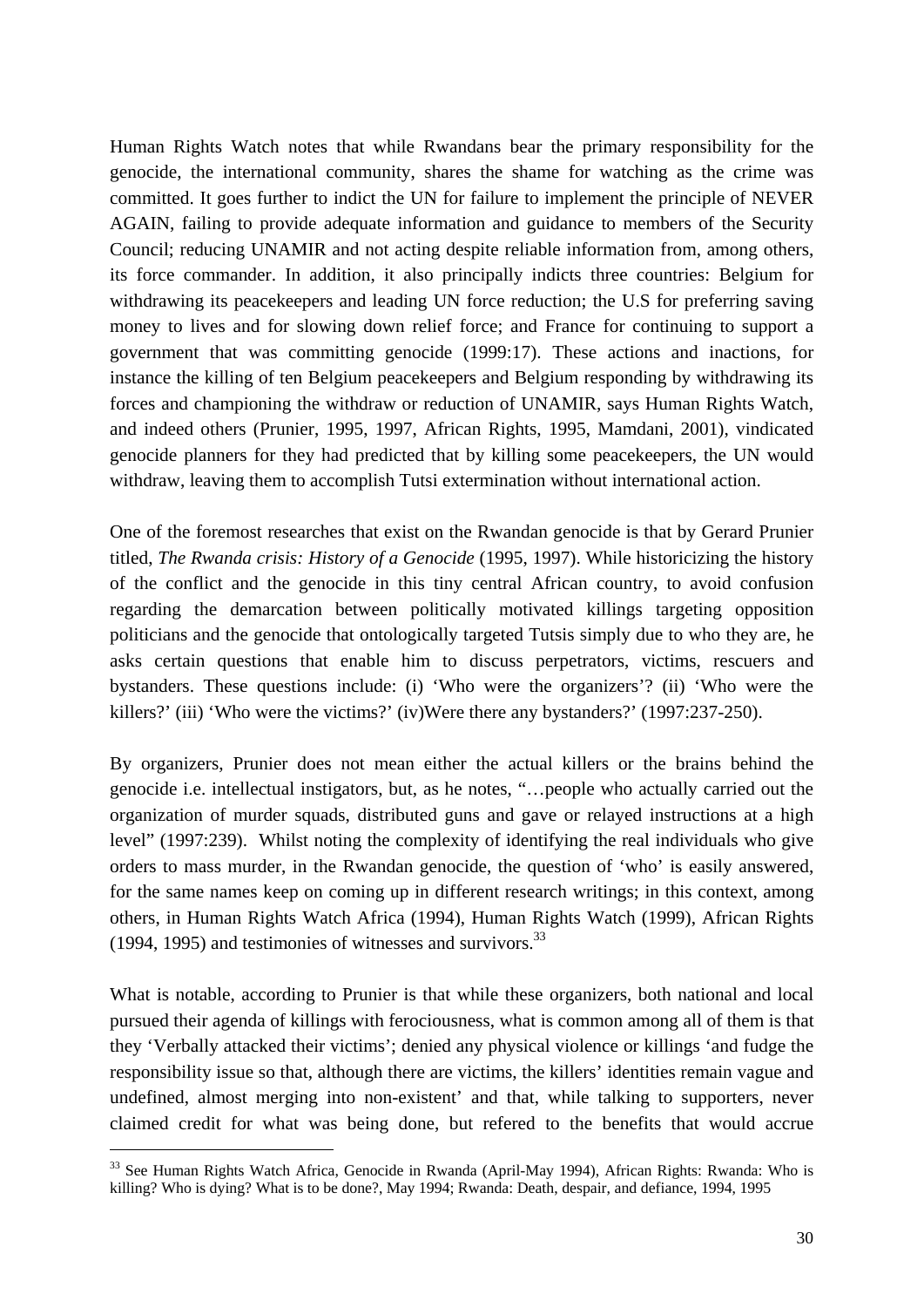(1997:241). In addition, Prunier notes that, although efficient, the organizers would not have been successful had it not have been for two other factors: capacity to recruit large numbers of killers and moral support of the majority of the population (1997:242). Like Mahmood Mamdani (2001), Prunier also documents the extensive role of Uganda and President Yoweri Museveni as the main backers of the Rwandese Patriotic Front/Army (RPF/A); the movement that launched the October 1990 war in Rwanda and the stoppers of the genocide in 1994.

Regarding the question of 'who are the killers', he notes the presidential guard, amounting to about 1500 men, who swung into action on the  $6<sup>th</sup>$  and within at least thirty-six hours had eliminated prime targets e.g. key opposition politicians, journalists, human rights activists, et cetera in the Capital Kigali; Interhamwe and Impuzamugambi militias amounting to about 50,000 individuals, Burundian refuges who had fled after the murder of Mechior Ndadaye in 1993.

On the question of 'who were the victims', Prunier identifies all Tutsis as targets, alongside 'moderate' political opposition-whether Hutu or Tutsis. This is also collaborated by almost all researchers who have written on the Rwandan conflict and genocide.

While not using the term bystander, the report by 'The International Panel of Eminent Personalities to Investigate the 1994 Genocide in Rwanda and the Surrounding Events' titled *'Rwanda: The Preventable Genocide' (2000)*, while detailing most of the human rights violations and atrocities against Tutsis since the invasion of RPF in October 1990 and actions that the Habyarimana regime was planning the extermination of Tutsis, long before 1994, incidents many of which were reported by human rights organization and in the media, members agree that the most remarkable thing about the genocide in Rwanda is that it was the most easily preventable crime had the international community decided to act. They add that not only because the world knew about it long in advance, but also that the Rwandan government heavily depended on international community for survival. Of what the world knew, the Eminent Persons write, "There can be not an iota of doubt that the international community knew the following: that something terrible was underway in Rwanda, that serious plans were afoot for even more appalling deeds, that these went far beyond routine thuggery, and that the world nevertheless stood by and did nothing" (2000:61).

The catalogue of massive human rights violations presented in this report and indeed, of which Human Rights Watch in *Leave None to Tell the Story* dedicates thirty-pages which it calls early warning signals, indicates, according to Eminent Personalities' report that: (1) 'Violence was rampant for years before the genocide and was escalating perceptibly; (2) This state of affairs was well known; (3) It was also well known that the situation was not the product of chance' (2000:64-65). For, as the report rightly notes, the diplomatic community was well informed, since Rwanda had a small elite community, and the country itself small, in the Capital Kigali, everyone knew everyone and all had the same information; with the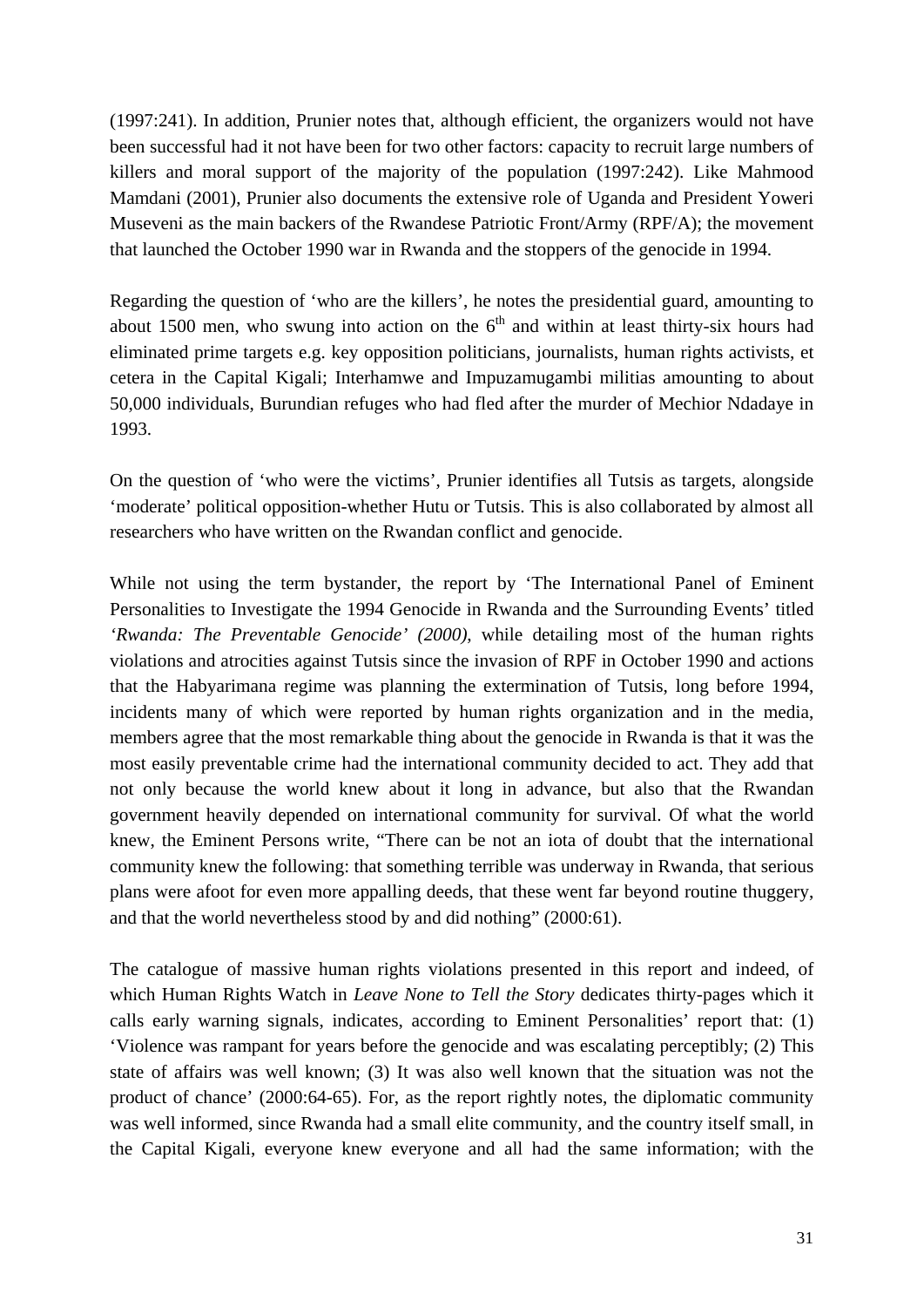difference being what they chose to believe and what they communicated to their home governments.

# **4.5 The United Nations (UN) and UNAMIR**

In her book, *A People Betrayed: the role of the west in Rwanda's genocide (2005, 2006)*, Linda Melvern ably document the role of UN, UNAMIR, states such as France, Egypt and S. Africa in supplying arms to the Habyarimana and later genocide regimes, using funds from Belgium, France, IMF, World Bank, Chinese and individual courage of individuals like Lt. Gen. Romeo Dallaire-who was UN force commander as well as the indifference of the UN the Security Council, the secretariat and irresponsible leadership on the part of Boutros-Boutros Ghali who was the Un Secretary-General at the time.

Melvern also in a detailed and sobering manner describes how, despite Belgium through its Foreign Minister, Will Claes and his Permanent Representative to the UN, Paul Noterdaeme trying to convince the UN to change the mandate of UNAMIR to Chapter VII in the run up to the genocide-but were frustrated by Security Council members, particularly the US; and the Secretary-General whose behaviour and decisions during the genocide she describes as 'inexplicable and irresponsible…and abdication of leadership'. (2006:139). She adds that, while Dallaire's request to bolster his force and change its mandate was turned down, it was not presented forcefully to the Security Council. In addition, Dallaire was instructed not to use force except when directly shot at, he was instructed by DPKO's deputy head, Riza not only to cooperate with foreign forces from Belgium, France, Italy and US to evacuate its nationals, but also, in the same breath, to use force if foreign nationals' lives were in danger; but not Rwandans. As she notes, 'In other words only in the rescue of experts could Dallaire take risks' (2006:141) In addition, despite Belgium's insistence that it would not rule out sending at least a battalion in case its troops were in danger, Melvern also documents that France warned them that at no account should they deploy in Rwanda. In the evacuation, while French soldiers, says Melvern also took families of extremist Hutus, Tutsis who managed to get in the cars were removed on roadblocks and killed by militias as French and Belgian soldiers looked on.

Discussing perpetrators of the genocide and why their project, at least partially succeeded, Gérard Prunier notes of how the passivity of UN helped them. He writes of the psychology of the plotters, 'They had counted on foreign and, more precisely, UN passivity and got it. They had counted on domestic popular support for the genocide, and more or less got it too. They had counted on the unwavering support of the armed forces and got it with a few exceptions…' (1995:228).

Writing as eyewitness to the genocide and first-hand account of the UN reaction, titled Shake Hand with the Devil, Lt. Gen. Roméo Dallaire indicts the UN, saying that from the start, the organization was bogged down by bureaucracy, lack of political will and information sharing;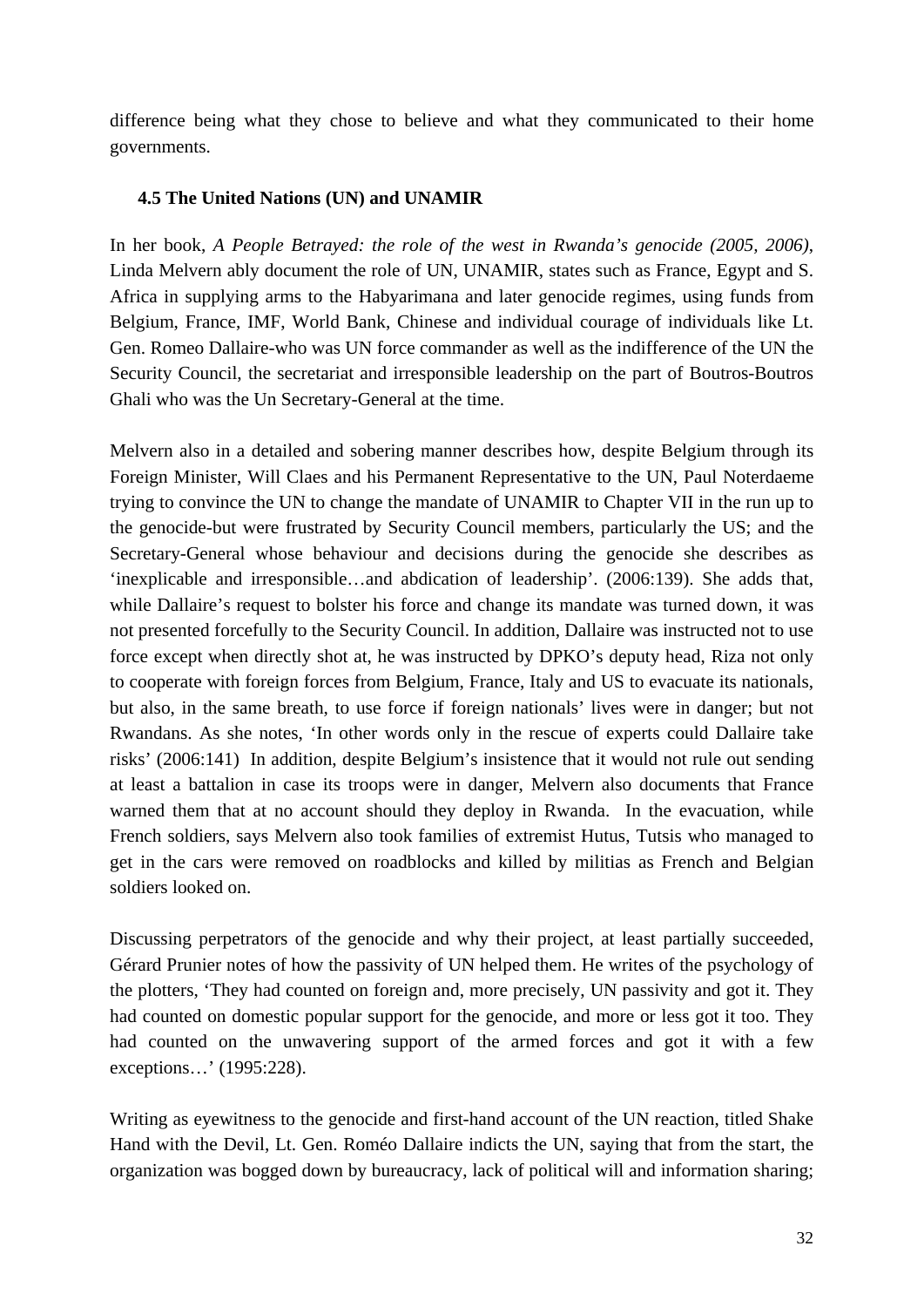including lack of relevant assistance to the Department for Peacekeeping Mission (DPKO) (2003). While outlining the fact that he pleaded with the UN to come to the rescue of Rwanda when he leant of the impending genocide, pleas that were ignored and instead the force reduced leaving Rwandans to their fate, he notes that, even at the start, with the exception of Belgium, none of the UN Security Council Members was interested in Rwanda nor was even his home country that was interested in busking in the prestige that came with heading the force commander, but was not interested in sending troops for fear of the costs that would be involved (2003).

With all the five full permanent members of the UN-France, Russia, China, the USA and Britain, he notes the had full knowledge of what was happening-through their well equipped and manned embassies in Kigali; and later, through his detailed briefing as well. As she notes, only China did not close its embassy in Kigali during the genocide; and was also well informed about what was happening; a factor it opposed the total withdraw of UNAMIR strongly supported by Belgium after the slaughter of its ten soldiers.

In similar fashion, Linda Melvern also says that UN was well informed of the deteriorating security situation, including the fact that, towards the end of February 1994, Belgium warned that UNAMIR would be unable to contain order unless it was bolsted and if this was not done, it would not remain passive when its solders were at risk. She cites a telefax of February 25, from Belgium foreign ministry noting that if peacekeepers would not be supported so they can be able to maintain public order, 'It would be unacceptable if Belgian troops were to find themselves as passive witnesses to a genocide about which the UN would do nothing. If the conditions deteriorated further, the UN and the Belgians can hardly, in reality, withdraw. UNAMIR must play a more active role…and reinforce the credibility of the international community' (2005:103-104). All this warning, and many more, including a capable from UN force commander to UN headquarters detailing a genocide, says Linda Melvern, was ignored.

In all, to arm and equip the genocidal regime, cost US\$112m (2006:67). She also documents the fraudulently and manipulated audit system on the part of the Habyarimana regime to justify use of funds, Melvern notes that it is surprising that the World Bank, which sent a team to supervise the use of funds under SAP between June 1991 to October 1993 failed to detect systematic manipulation of the audit system, and continued to fund the genocide regime; at least until May 31, 1994.

# **4. Conclusion?**

 As noted, throughout this paper, the Rwandan conflict of the 1990s and the genocide of 1994 is largely documented historically in terms of causes, processes, effect, victim and perpetrator. Some minimally discuss rescuers. No research systematically, and exhaustively discuss the conflict, and indeed the genocide in relation to bystanders; although roles of external actors like UN, France, Belgium, Uganda and other countries is fairly presented.